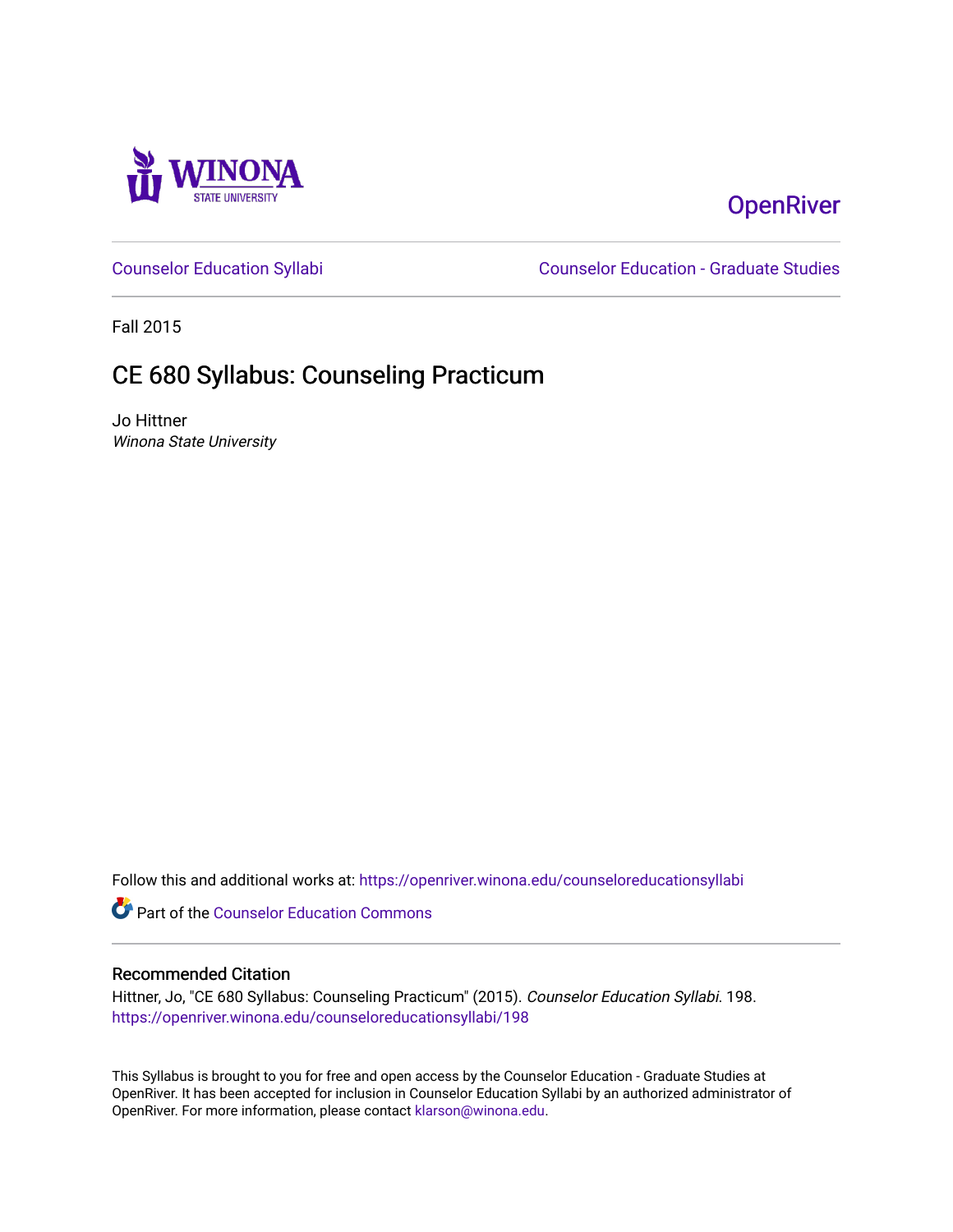### **Winona State University Department of Counselor Education CE680-01 Counseling Practicum Fall 2015**

**Title:** Professor: Jo Hittner, Ph.D., L.P. **Office Location:** 116B Gildemeister Hall **Phone:** 507-457-5339 **E-mail:** jhittner@winona.edu **Office Hours:** Wednesdays 12:00-5:00 p.m. Thursdays 12:00-5:00 p.m. (other times by appointment) **Course Location:** Gildemeister 329 **Course Dates:** Wednesdays 8/26, 9/9, 9/23, 10/7, 10/21, 11/4, 11/18, 12/2 **Times:** 5:00-8:00 p.m. **Delivery:** Face-to-face; ITV for three classes due to scheduling conflicts

#### **Course Description:**

To enhance the counseling skills and conceptualization processes acquired through direct counseling experience, supervision and classroom interaction. The course is designed to prepare counselors for development as independent professional counselors. The evidence provided through the quality of the course requirements, demonstration of maturity, personal insight and professional presentation as appropriate to the counseling profession, will determine the course grade.

The Counselor Education Program requires students to complete a supervised counseling practicum of 150 hours. 40 of those clock hours must be direct service work with appropriate clients. The remaining 110 hours provide opportunities to gain experience in the activities that a regularly employed staff member in a counseling setting would be expected to perform.

The primary intention of the counseling practicum experience is to provide growing exposure and orientation to a relevant professional setting. The responsibility of supervision is shared between the university and the practicum site supervisor. The expectation of on-site practicum supervisors is to provide ongoing guidance and orientation to graduated relevant site experiences.

#### **Required Texts and/or Materials:**

There is no text nor materials required for this class.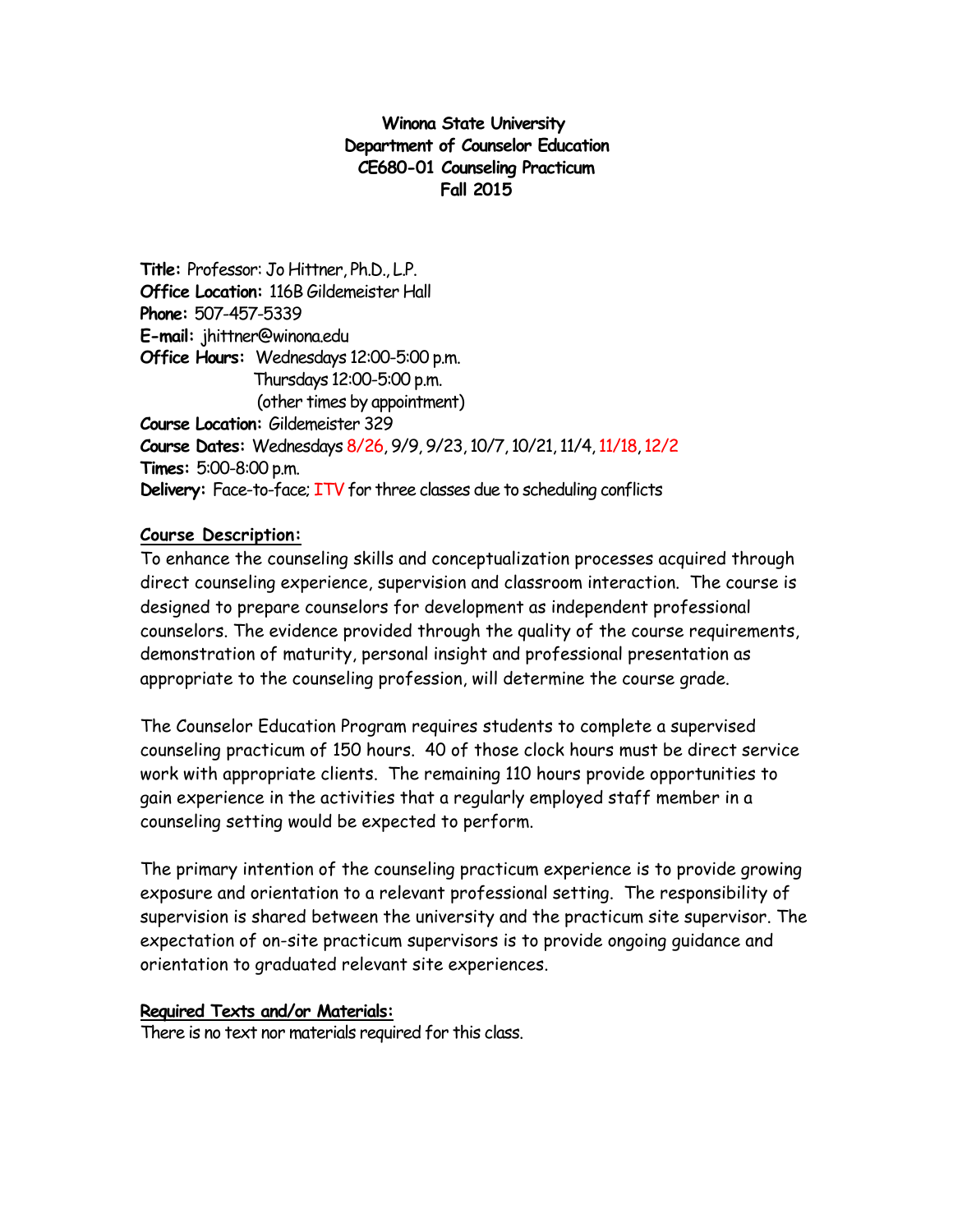## **Course Objectives:**

This course provides practical experience in school and community counseling for graduate students. Personal development and growth, consultation, ethical practice and assessment are also important components. Upon completion of this practicum the student will be able to:

- $\downarrow$  Critique one's own skills and development by:
	- o Providing two audio/video tapes for class review
	- o Identifying strengths and weaknesses of one's own counseling
	- o Evaluating effectiveness of one's own counseling techniques
- $\ddot{\phantom{1}}$  Provide feedback to peers in a professional manner by:
	- o Pointing out strengths and weaknesses of peers' tapes
	- o Developing alternative strategies for counseling techniques
	- o Evaluating the effectiveness of peers' counseling
	- o Using an evaluation resource for giving feedback
- $\ddotplus$  Apply counseling skills and interventions from a variety of counseling perspectives by:
	- o Identifying specific theories used in counseling sessions
	- o Describing rationale for use of intervention in counseling situation
	- o Formulating alternative perspectives for counseling
- $\ddotplus$  Apply intervention skills with different populations such as special needs and culturally diverse populations by:
	- o Seeking out clients with special needs and cultural diversity
	- o Identifying unique needs of special needs and culturally diverse populations
	- o Describing alternative interventions to respond to unique needs
- ↓ Demonstrate knowledge of professional ethical codes and their application in a variety of cases by:
	- o Discussing ethics exhibited at practicum sites
	- o Modeling ethical behavior while at practicum sites
	- o Describing appropriate ethical guidelines in counseling situations
- $\frac{1}{2}$  Serve as a consultant in various situations by:
	- o Attending meetings where consultation by a counselor is appropriate
	- o Listening to the concerns of people seeking consultation
	- o Responding to the concerns with accurate and outcome based information
- $\ddotplus$  Maintain case notes, summaries, and reflective assessments of the counseling process and client's change as required by the practicum site by:
	- o Charting immediately after each counseling session
	- o Keeping personal notes on clients if a chart is not maintained
	- o Making referrals when necessary
- $\ddotplus$  Develop an effective personal counseling style
	- o Obtaining supervision as often as possible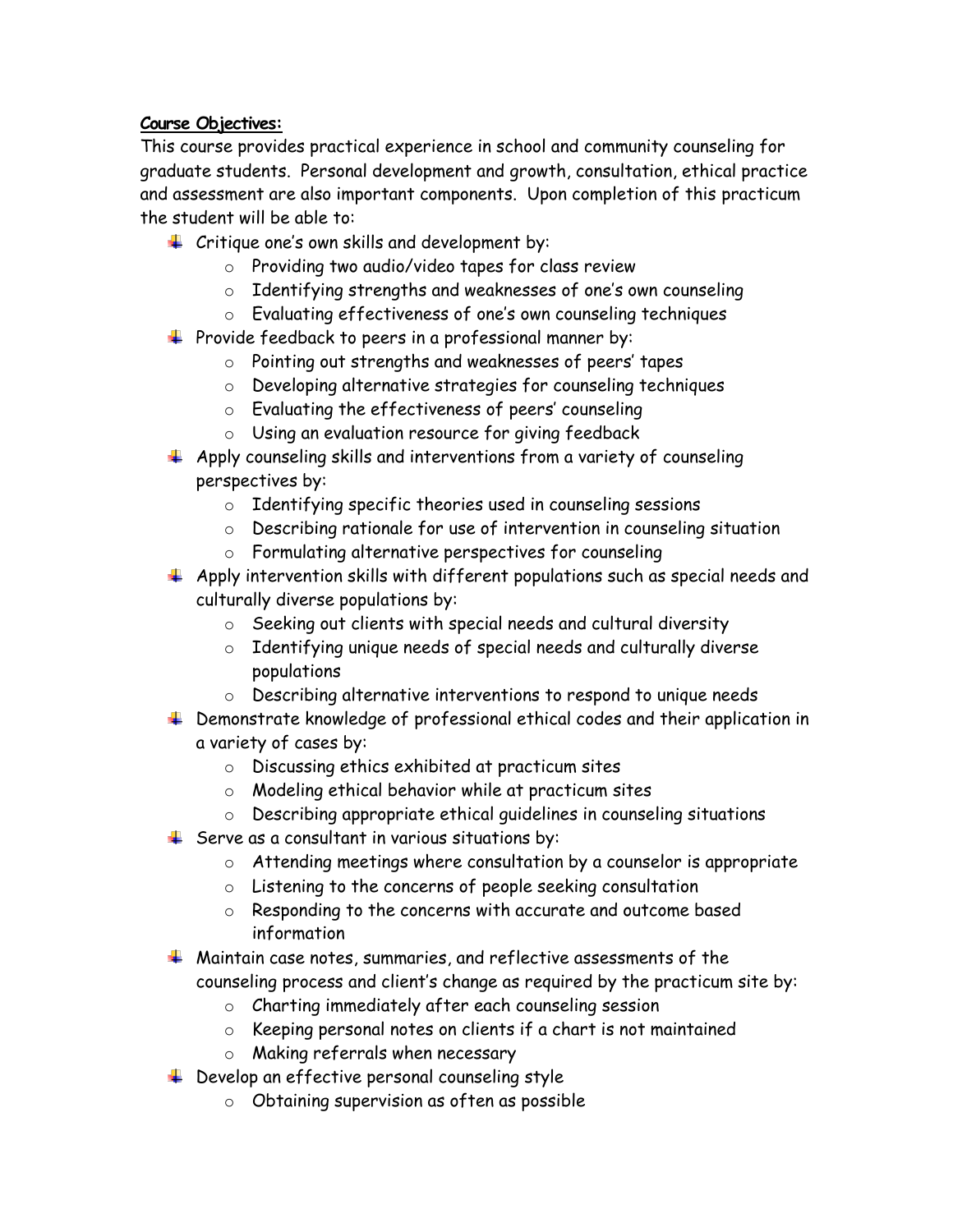- o Requesting feedback on counseling sessions
- o Modifying techniques based on feedback and personal reflection

## **Outcome Goals of Practicum Supervision:**

A goal of supervision is to help counselors learn to think about clients and their work with them, not to provide directives about particular client or events in therapy, by:

- Assisting counselors to *develop and test hypotheses* in session with the client and that all interventions are based on hypotheses about the client and the therapeutic interaction.
- Encouraging counselors to *shift* from a performance laden stance ("Did I do this right?") to that of curiosity (What did I learn? Was my hypothesis confirmed or not? Do I have new information that allows me to make a new hypothesis?).
- **+** Preparing counselors to manage the frustration and tension associated with the ambiguity of the counseling process.
- Facilitating the counselors' *self-awareness and understanding* with regard to their influence (directly or indirectly) on the counseling process and to develop skills in objective self-reflection.
- Helping counselors to *identify and develop skills* not only as a counselor, but also as an advocate, educator, systems consultant, and collaborative group facilitator.

#### **Anticipated Performance Goals:**

- To demonstrate *knowledge of developmental stage* level of clients.
- To demonstrate *treatment planning* that matches the needs of the client.
- To provide honest *feedback* to themselves and their peers for increased professional awareness and development.
- To demonstrate *professional risk taking* in their reflection, understanding, and application of counseling skills.
- To demonstrate *counseling techniques* that are congruent with the working theory, quality/stage of the counseling relationship, and the needs of clients/families.
- To demonstrate *ethical and professional standards* consistent with the ACA ethical guidelines and the profession of counseling in the community and school settings.
- To fulfill the requirements of the course at a level of *quality* consistent with advanced graduate training and the counseling profession.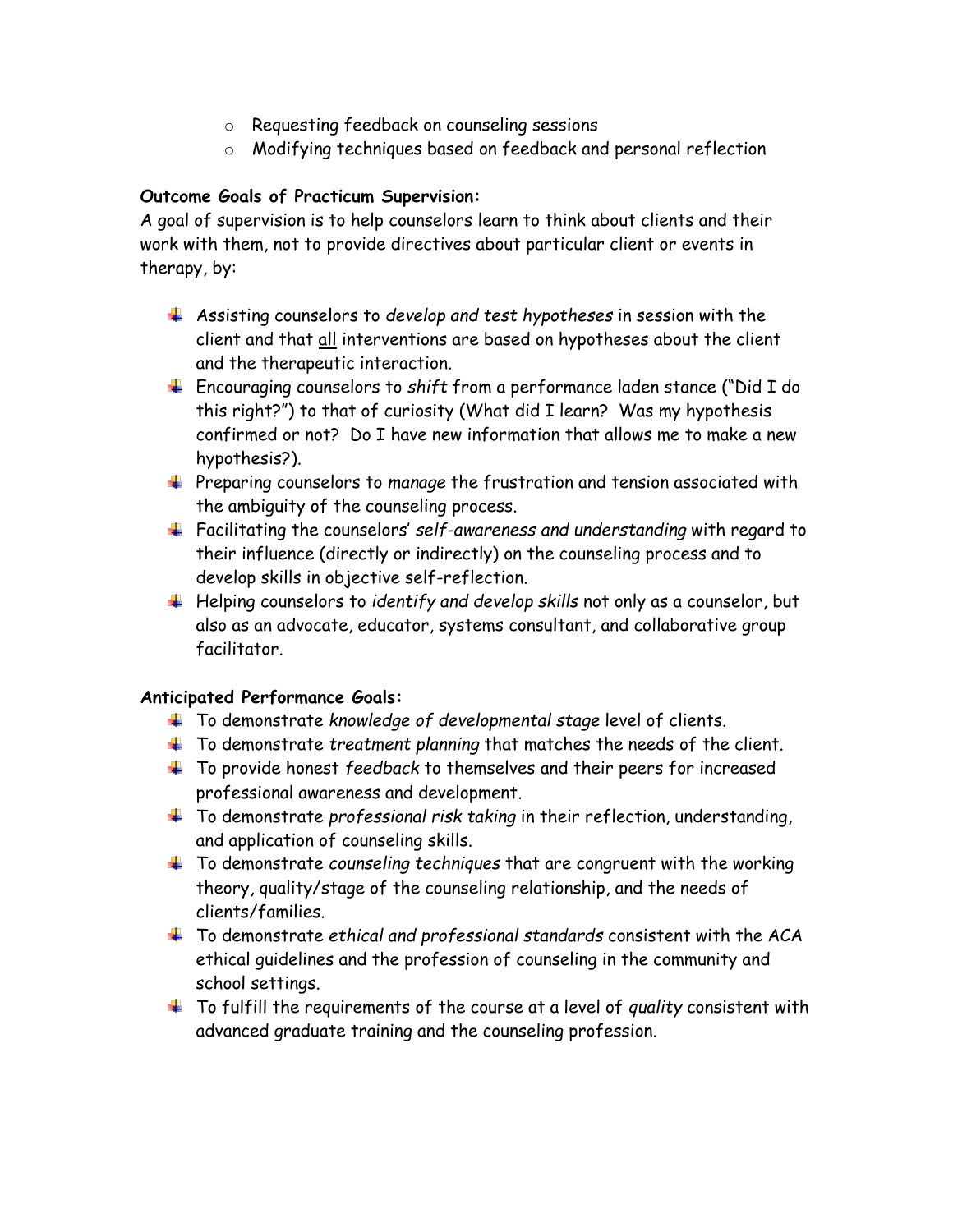## **Expectations of the Learning Process:**

All members of a learning community willingly share the responsibilities of gathering, synthesizing and building meaning from information and shared experience. The Instructor/Supervisor has the responsibility to aid in constructing meaningful learning opportunities that develop principles and process skills consistent with being a professional counselor.

The instructor/supervisor is *committed* to:

- $\ddotplus$  giving students as much control as possible over their own learning experiences
- $\frac{1}{2}$  encouraging students to think critically
- $\ddot{+}$  sharing personal understanding, principles and perspectives with students
- $\ddot{+}$  directing students to a broad variety of readings, resources and experiences
- $\ddot{\phantom{1}}$  clarifying concepts and application of process skills
- $\ddotplus$  helping in establishing criteria for quality work
- $\ddot{\phantom{1}}$  providing ongoing supervision and corrective feedback

The *student's* responsibility, as a counselor-in-training, is to fully engage in this course by:

- $\ddot{\phantom{a}}$  taking control of learning
- reading and synthesizing a broad variety of resources and experiences
- $\frac{1}{2}$  relating information to personal experience
- $\ddot{*}$  collaborating with other class members on the issues
- $\frac{1}{2}$  making observations and asking questions
- $\ddotplus$  being professional in his/her commitments and responsibilities to clients, peers, and the university and on-site supervisors.

# **Council for Accreditation of Counseling and Related Educational Programs (CACREP) Related Standards:**

## *Mental Health Counseling:*

Section II – Professional Identity

- G. Common core curricular experiences and demonstrated knowledge required of all students in the program.
	- 1. Professional Orientation and Ethical Practice—studies that provide an understanding of all of the following aspects of professional functioning:
		- d. self-care strategies appropriate to the counselor role
		- g. professional credentialing, including certification, licensure, and accreditation practices and standards, and the effects of public policy on these issues;
		- j. ethical standards of professional organizations and credentialing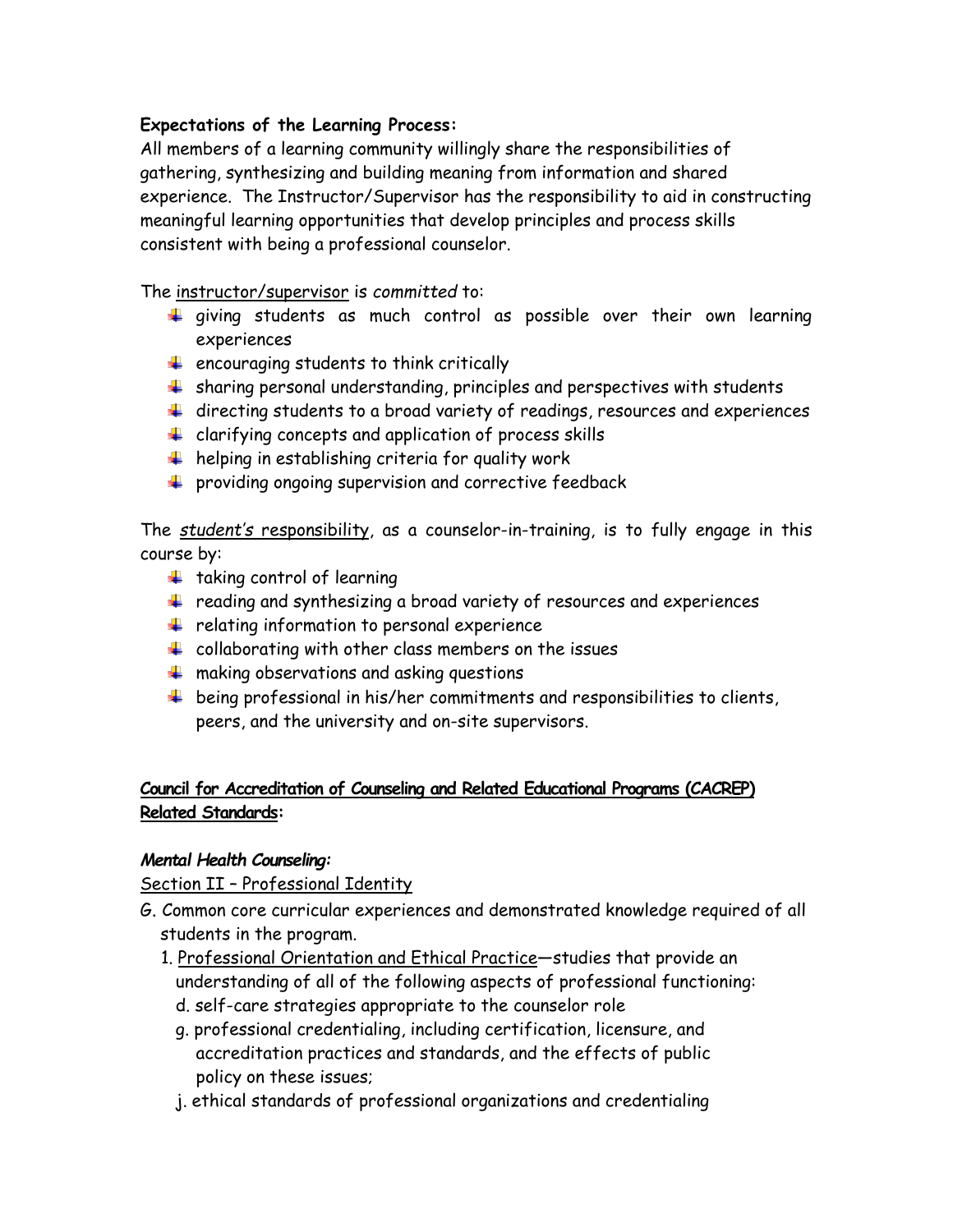bodies, and applications of ethical and legal considerations in professional counseling.

- 2. Social and Cultural Diversity
	- e. counselors' roles in developing cultural self-awareness, promoting cultural social justice, advocacy and conflict resolution, and other culturally supported behaviors that promote optimal wellness and growth of the human spirit, mind, or body
	- f. counselors' roles in eliminating biases, prejudices, and processes of intentional and unintentional oppression and discrimination
- 5. Helping Relationships
	- a. an orientation to wellness and prevention as desired counseling goals;
	- b. counselor characteristics and behaviors that influence helping processes;
	- c. essential interviewing and counseling skills;
	- f. a general framework for understanding and practicing consultation;
	- g. crisis intervention and suicide prevention models, including the use of psychological first aid strategies

Section III- Clinical Mental Health Counseling

# Counseling, Prevention and Intervention

- D. Skills and Practices
	- 1. Uses the principles and practices of diagnosis, treatment, referral, and prevention of mental and emotional disorders to initiate, maintain, and terminate counseling.
	- 2. Applies multicultural competencies to clinical mental health counseling involving case conceptualization, diagnosis, treatment, referral, and prevention of mental and emotional disorder
	- 3. Promotes optimal human development, wellness, and mental health through prevention, education, and advocacy activities.
	- 4. Applies effective strategies to promote client understanding of and access to a variety of community resources.
	- 5. Demonstrates appropriate use of culturally responsive individual, couple, family group, and systems modalities for initiating, maintaining, and terminating counseling.
	- 6. Demonstrates the ability to use procedures for assessing and managing suicide risk.
	- 7. Applies current record-keeping standards related to clinical mental health counseling.
	- 8. Provides appropriate counseling strategies when working with clients with addiction and co-occurring disorders.
	- 9. Demonstrates the ability to recognize his or her own limitations as a clinical mental health counselor and to seek supervision or refer clients when appropriate.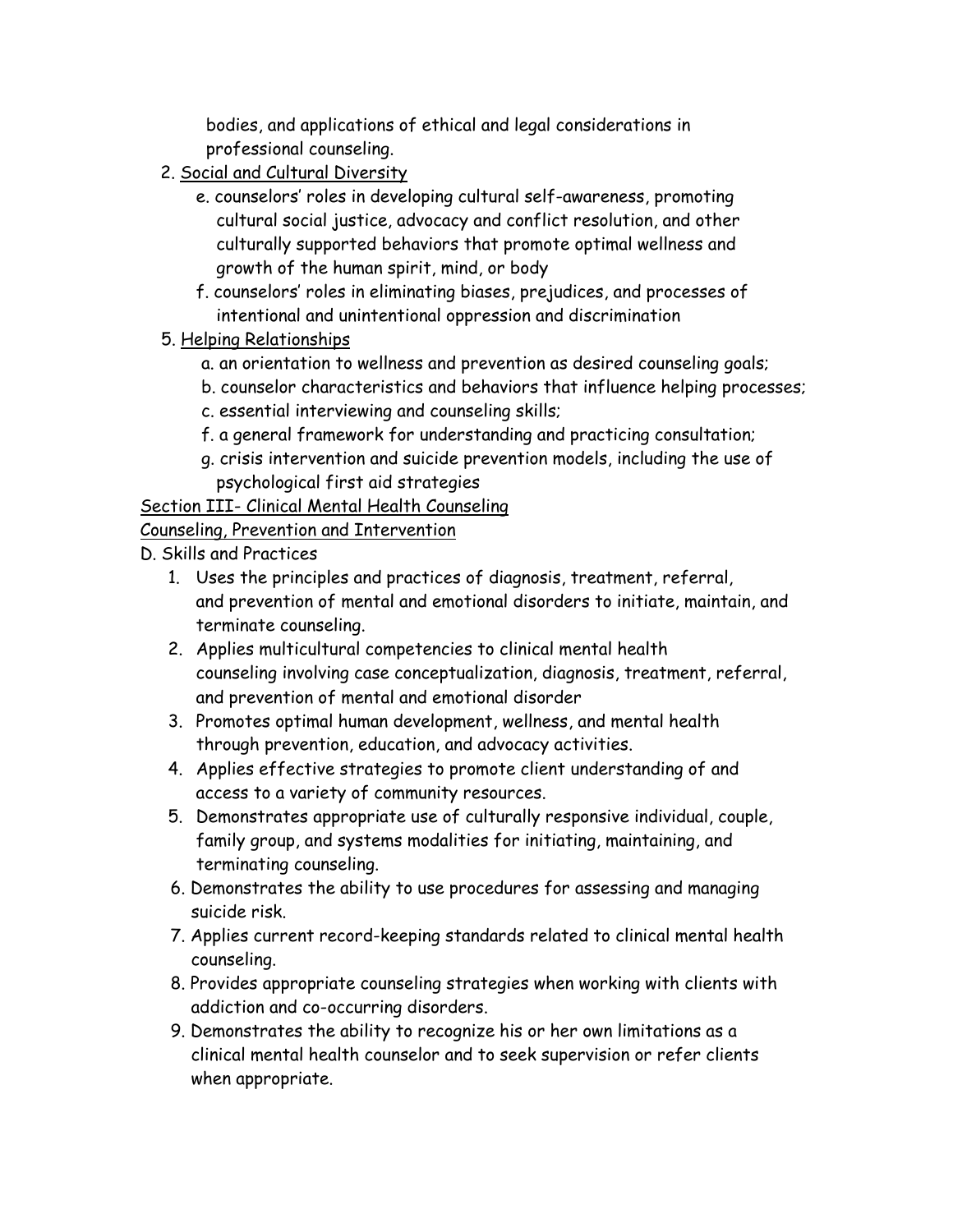## Diversity and Advocacy

- F. Skills and Practices
	- 3. Demonstrates the ability to modify counseling systems, theories, techniques, and interventions to make them culturally appropriate for diverse populations.

## Assessment

## H. Skills and Practices

- 1. Selects appropriate comprehensive assessment interventions to assist in diagnosis and treatment planning, with an awareness of cultural bias in the implementation and interpretation of assessment protocols.
- 2. Demonstrates skill in conducting an intake interview, a mental status evaluation, a biopsychosocial history, a mental health history, and a psychological assessment for treatment planning and caseload management.
- 3. Screens for addiction, aggression, and danger to self and/or others, as well as co-occurring mental disorders.
- 4. Applies the assessment of a client's stage of dependence, change, or recovery to determine the appropriate treatment modality and placement criteria within the continuum of care.

## Diagnosis

L. Skills and Practices

- 1. Demonstrates appropriate use of diagnostic tools, including the current edition of the *DSM*, to describe the symptoms and clinical presentation of clients with mental and emotional impairments.
- 2. Is able to conceptualize an accurate multi-axial diagnosis of disorders presented by a client and discuss the differential diagnosis with collaborating professionals.
- 3. Differentiates between diagnosis and developmentally appropriate reactions during crises, disasters, and other trauma-causing events.

# *School Counseling:*

# Section II – Professional Identity

- G. Common core curricular experiences and demonstrated knowledge required of all students in the program.
	- 1. Professional Orientation and Ethical Practice—studies that provide an understanding of all of the following aspects of professional functioning:
		- d. self-care strategies appropriate to the counselor role g. professional credentialing, including certification, licensure, and
		- accreditation practices and standards, and the effects of public policy on these issues;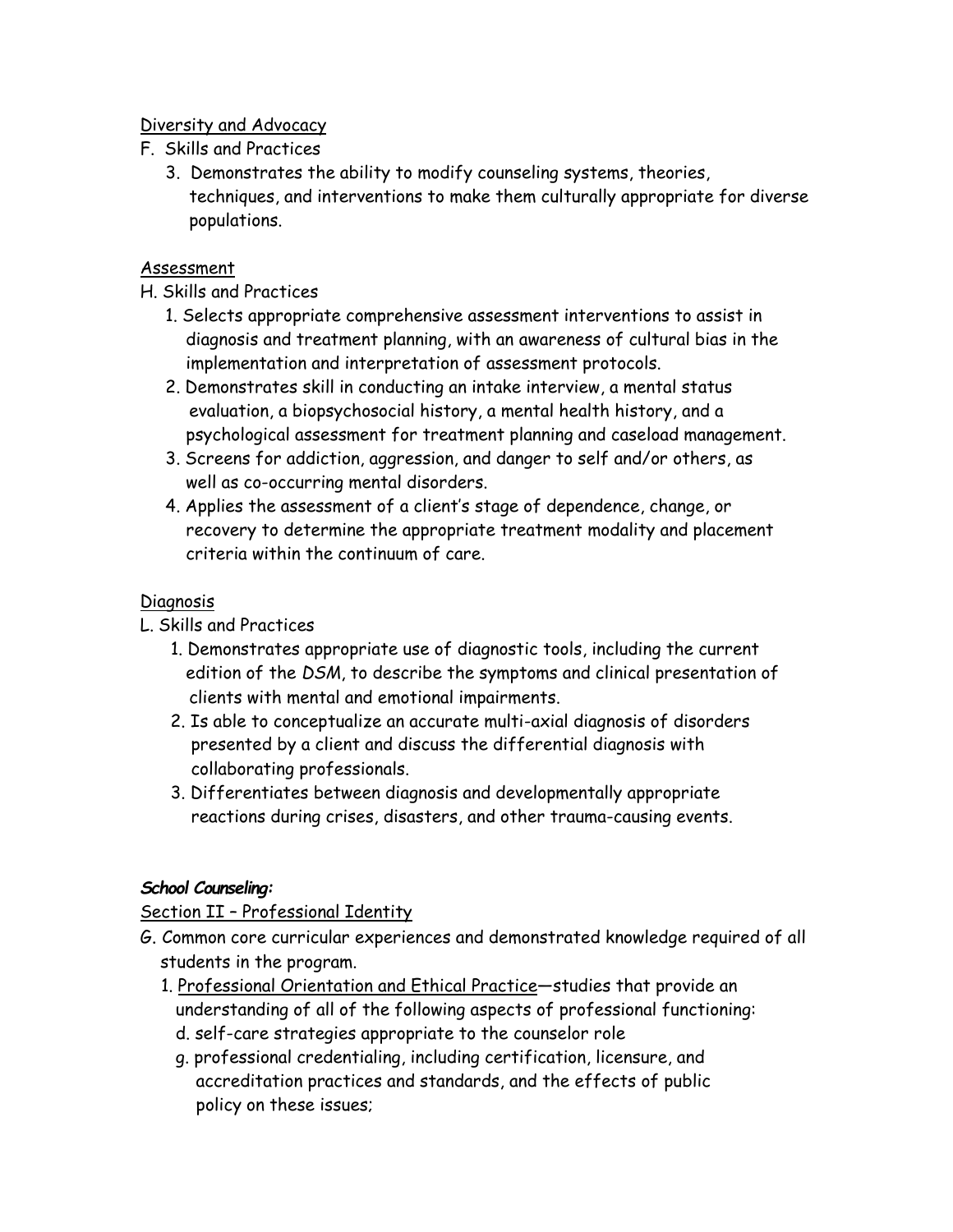- j. ethical standards of professional organizations and credentialing bodies, and applications of ethical and legal considerations in professional counseling.
- 2. Social and Cultural Diversity
	- e. counselors' roles in developing cultural self-awareness, promoting cultural social justice, advocacy and conflict resolution, and other culturally supported behaviors that promote optimal wellness and growth of the human spirit, mind, or body
	- f. counselors' roles in eliminating biases, prejudices, and processes of intentional and unintentional oppression and discrimination
- 5. Helping Relationships
	- a. an orientation to wellness and prevention as desired counseling goals;
	- b. counselor characteristics and behaviors that influence helping processes;
	- c. essential interviewing and counseling skills;
	- f. a general framework for understanding and practicing consultation;
	- g. crisis intervention and suicide prevention models, including the use of psychological first aid strategies

# Counseling, Prevention and Intervention

- D. Skills and Practices
	- 1. Demonstrates self-awareness, sensitivity to others, and the skills needed to relate to diverse individuals, groups, and classrooms.
	- 2. Provides individual and group counseling and classroom guidance to promote the academic, career, and personal/social development of students.
	- 3. Designs and implements prevention and intervention plans related to the effects of (a) atypical growth and development, (b) health and wellness, (c) language, (d) ability level, (e) multicultural issues, and (f) factors of resiliency on student learning and development.
	- 4. Demonstrates the ability to use procedures for assessing and managing suicide risk.
	- 5. Demonstrates the ability to recognize his or her limitations as a school counselor and to seek supervision or refer clients when appropriate.

# Diversity and Advocacy

- F. Skills and Practices
	- 1. Demonstrates multicultural competencies in relation to diversity, equity, and opportunity in student learning and development.
	- 2. Advocates for the learning and academic experiences necessary to promote the academic, career, and personal/social development of students.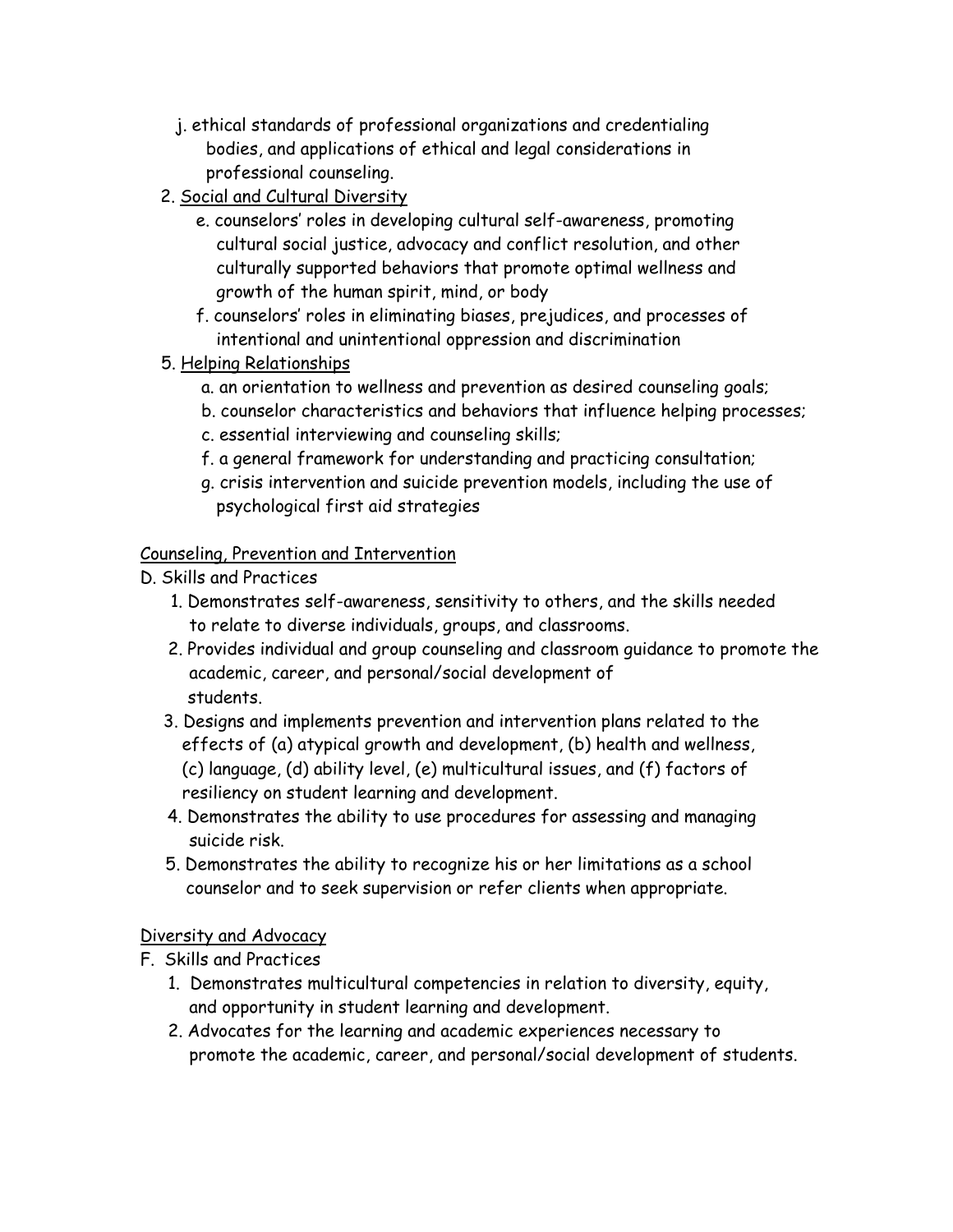- 3. Advocates for school policies, programs, and services that enhance a positive school climate and are equitable and responsive to multicultural student populations.
- 4. Engages parents, guardians, and families to promote the academic, career, and personal/social development of students.

## Assessment

# H. Skills and Practices

- 1. Assesses and interprets students' strengths and needs, recognizing uniqueness in cultures, languages, values, backgrounds, and abilities.
- 2. Selects appropriate assessment strategies that can be used to evaluate a student's academic, career and personal/social development.
- 3. Analyzes assessment information in a manner that produces valid inferences when evaluating the needs of individual students and assessing the effectiveness of educational programs.
- 4. Makes appropriate referrals to school and/or community resources.
- 5. Assesses barriers that impeded students' academic, career, and personal/social development.

# Research and Evaluation

- J. Skills and Practice
	- 1. Applies relevant research findings to inform the practice of school counseling.
	- 2. Develops measurable outcomes for school counseling programs, activities, interventions, and experiences.
	- 3. Analyzes and uses data to enhance school counseling programs.

# Academic Development

- L. Skills and Practice
	- 1. Conducts programs designed to enhance student academic development.
	- 2. Implements strategies and activities to prepare students for a full range of postsecondary options and opportunities.
	- 3. Implements differentiated instructional strategies that draw on subject matter and pedagogical content knowledge and skills to promote student achievement.

## Collaboration and Consultation

N. Skills and Practice

- 1. Works with parents, guardians, and families to act on behalf of their children to address problems that affect student success in school.
- 2. Locates resources in the community that can be used in the school to improve student achievement and success.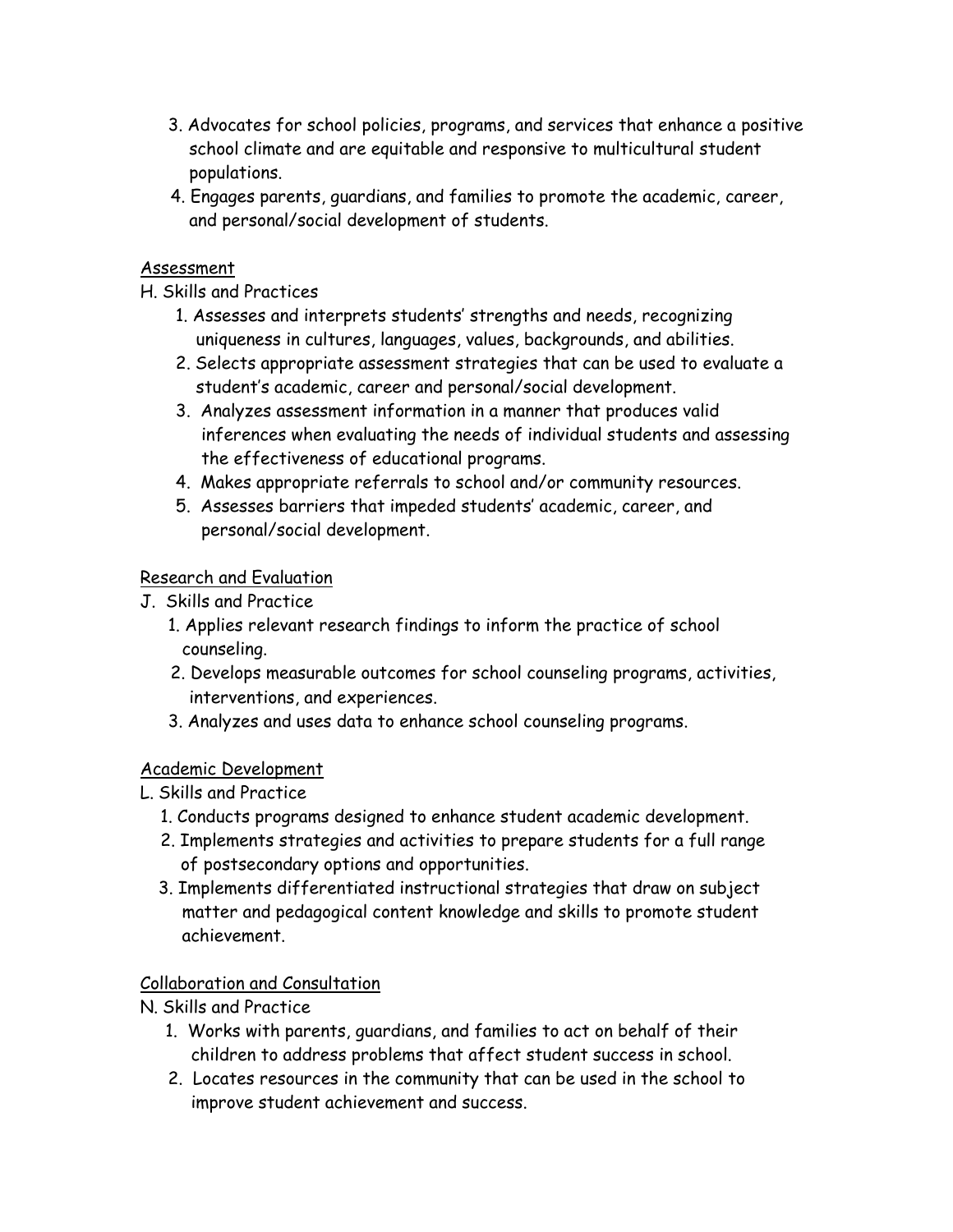- 3. Consults with teachers, staff, and community-based organizations to promote student academic, career, and personal/social development.
- 4. Uses peer helping strategies in the school counseling program.
- 5. Uses referral procedures with helping agents in the community (e.g., mental health centers, businesses, service groups) to secure assistance for students and their families.

#### Leadership

- P. Skills and Practices
	- 1. Participates in the design, implementation, management, and evaluation of a comprehensive developmental school counseling program.
	- 2. Plans and presents school-counseling-related educational programs for use with parents and teachers (e.g., parent education programs, materials used in classroom guidance and advisor/advisee programs for teachers

#### **Electronic Device Notice:**

As a matter of courtesy to your classmates and the instructor, please turn off your cellphones and any other electronic devices that make any noise. Computers may be only be used in the classroom for class use and with permission of the professor.

#### **Course Expectations and Requirements:**

#### *1. Attendance and Participation:*

- $\ddotplus$  Attendance and participation in classroom activities are essential in order for students to gain full benefit from this course. Students are expected to attend and contribute to the class by presenting their ideas, reactions, questions and concerns in relation to class discussions. If you are know you are going to miss more than one class this semester, it is better to postpone registration until the next semester when you will be able to be present for all the classes.
- *2. Show proof of professional liability insurance* **due August 26.**
- *3. Identify a Practicum Counseling Site and perform in a professional manner* 
	- $\ddot{\phantom{1}}$  The practicum student is required to identify (in consultation with his/her advisor and university supervisor) a practicum site for performing the counseling duties relevant to the setting (i.e. school, community). **Prior to or early in the semester, the student is required to arrange an initial meeting with him/herself, the on-site supervisor(s), and the university instructor. This meeting can be in person or by phone, depending on distance. This is to be set up if at all possible by September 9. The on-site supervisor needs to sign a Practicum/Internship Agreement**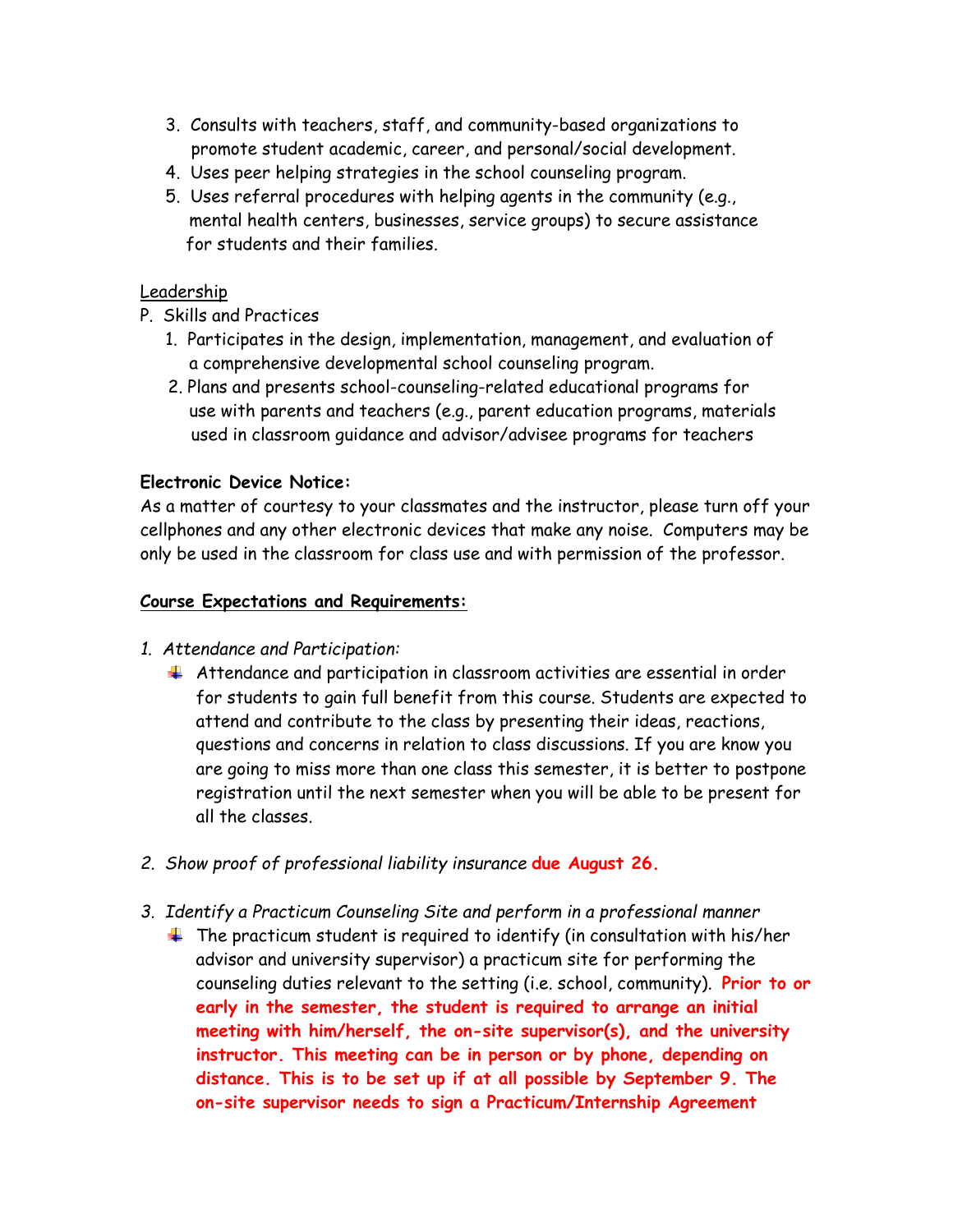# **Form. This is due to the instructor by August 26 or as soon as possible following.**

- $\ddot{\phantom{1}}$  The practicum student will perform in a professional manner adhering to ACA ethical standards, acting in a professional manner with site professionals as well as CE faculty, and taking appropriate responsibility for his/her learning goals.
- *4. Submit Practicum Learning Goals*
	- $\ddotplus$  The practicum student will be required to identify and submit learning goals for the course**.** The student will do this in consultation with his/her on-site supervisor. **These are due on D2L by September 9. A SMART goal sheet is on D2L.**
- *5. Participate in and record a minimum of 150 hours of related practicum activities*
	- $\ddotplus$  40 hours of Direct Contact (individual and/or group counseling)
	- <sup>1</sup> 110 hours of Indirect Contact (supervision, consultations, staffing, case note preparation, treatment planning, etc.) **A copy of the final record of hours is due to the instructor by December 9.**
		- o **Direct contact hours include** direct participation in client-related volunteer activities including site programs, client activities such as play therapy, arts/crafts, social opportunities for clients, intakes, interviews, (in person or via phone), individual or group counseling (shadowing does NOT count), and testing. Co-counseling is considered direct service.
		- o **Indirect contact hours include** case consultation with supervisors or peers, case notes, case management, paperwork, preparation for sessions, class attendance, supervision, research on topics related to counseling the population with whom interns work, outreach, presentation or attendance at workshops/conferences.
- 6. *Peer Supervision*
	- $\ddot{+}$  Students who are presenting a case must provide a brief overview of the client's background information with identified concerns and defined goals for the case presentation. The overview is to be placed on D2L in the dropbox for case presentation, as well as presented in class.
	- $\ddotplus$  Students are required to ask the group for strengths and insight into problem areas for the counselor. *Cases will consider relevant ethical issues and standards pertinent to case management*.
	- Format provided as follows:
		- $\circ$  Identifying information (Age, education, and other demographic info):
		- o Presenting underlying concerns
		- o Diagnosis (if one is present)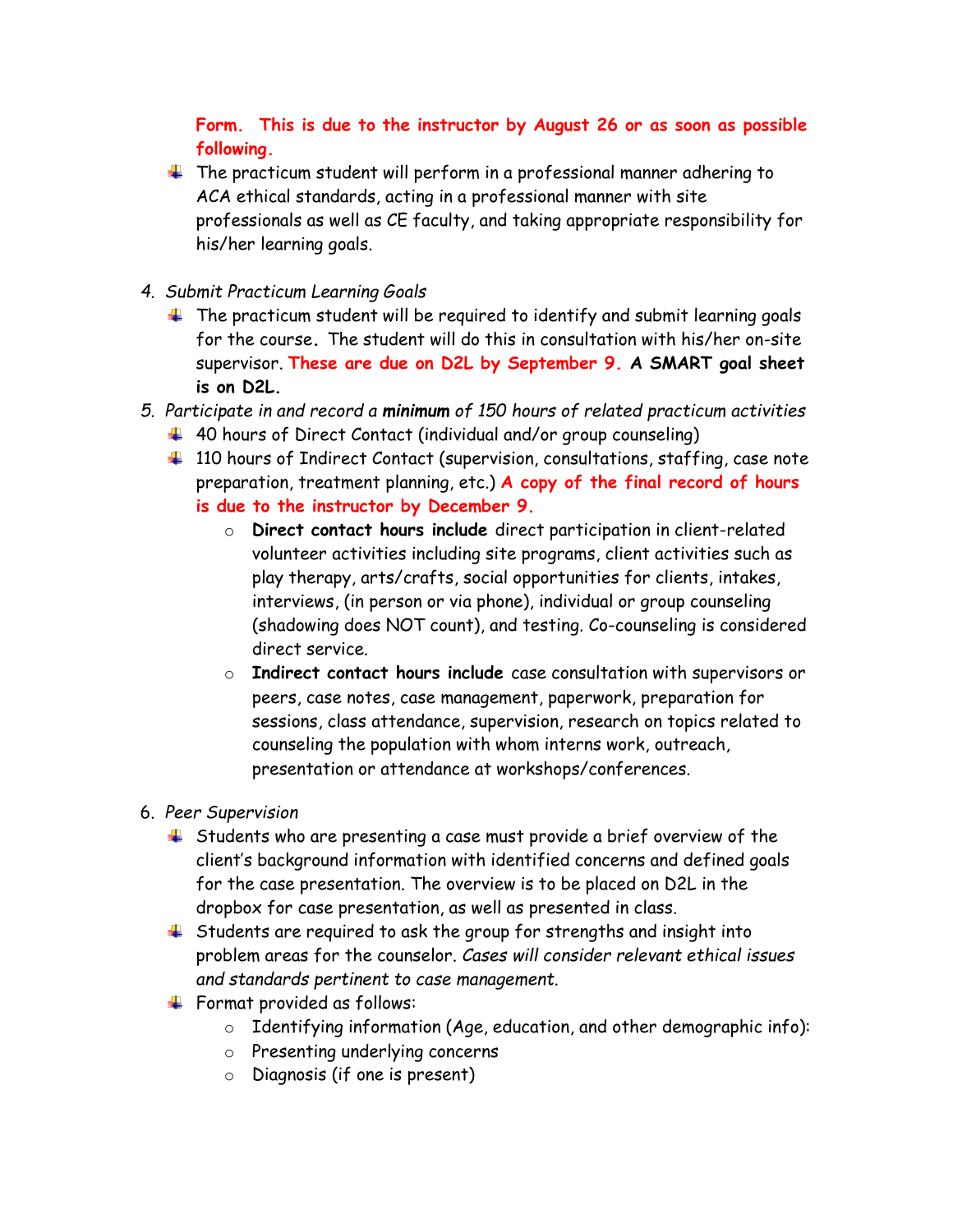- o Brief overview of background related to concerns (developmental, emotional, behavioral characteristics, important relationship issues, also discuss strengths)
- o Treatment history (previous treatment, length and types of treatment, attitude toward treatment, progress)
- o Counselor's concerns or questions (impasses, confusing dynamics, new interventions, personal reactions)
- o Peers will provide verbal and written feedback on the tapes in class using the CED Counseling Skills Scale Tape Evaluation
- **+** Practicum Grading Scale

Evaluation of clinical skills will be based on the following 5-point Scale. Each point has been defined according to the skill competencies and/or deficiencies. Students are also to use this scale when providing a self-assessment of their tape review for their Feedback Narrative.

- 1. Unacceptable Skill Level. One indicates the use of inappropriate or lack of skillful interventions. Examples include: inability to listen, self-disclosure, praise, advice giving, premature problem solving, judgmental/disrespectful interactions, closeended/binary questions, seeking reassurance from the client, etc. Relationship with client inappropriate (e.g., lack of boundaries, offensive, rejecting, judgmental, lack of empathy/understanding, social rather than therapeutic, inability to understand the client's world view, impose own world view, etc.).
- 2. Poor Skill Level. Two indicates an over reliance on one or two skills (e.g., overuse of encouragers, solicits information repeatedly without using the information provided by the client, unable to focus the session, etc.). The counselor provides a low level or minimal response to the client. The counselor does not use a variety of interventions and is not able to utilize client information. Lack of connection in the client/counselor relationship. Needs improvement in listening and communicating understanding to the client.
- 3. Average Skill Level. Three indicates an ability to demonstrate the basic communication skills (e.g., listening sequence, clarification, paraphrasing, summarization, reflection of content, etc.). The counselor is able to utilize client information. Beginning to connect with client and foster a therapeutic relationship and understanding.
- 4. Good Skill Level. Four indicates an ability to demonstrate advanced counseling skills (e.g., advanced empathy, confrontation, immediacy, reflection of feeling, reflection of meaning, interpretation, metaphor, reframe, etc.). The counselor is able to use and add to client information/story. Appropriate risk taking on the part of the counselor is evident. Client/Counselor relationship includes both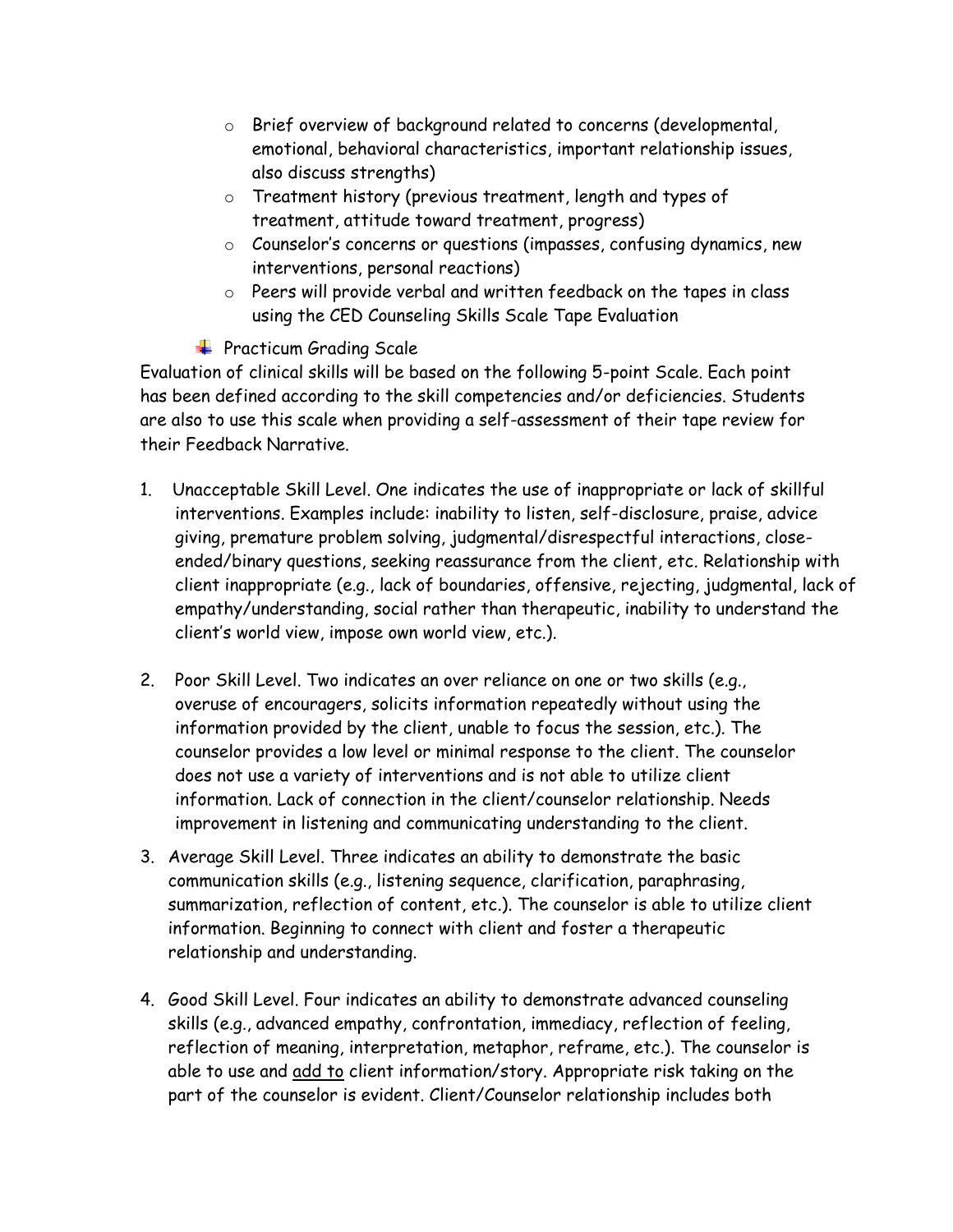safety and risk taking, comfort and discomfort, etc. Counselor is able to help the client understand her/his own story better than before they began talking.

5. Excellent Skill Level. Five indicates an ability to consistently demonstrate all the skills, both basic and advanced, depending upon the client and the counselor/client interaction. Counselor is also able to demonstrate creativity, insight, identify patterns or themes in client behavior/thoughts, feelings, etc. Counselor interventions and relationship with the client are therapeutic (i.e., lead to change) and contextually based. The counselor contributes consistently and profoundly to the story/interaction.

\*\*The instructor may also adopt other evaluation measures, which would be discussed with students.

Other variables which influence grade:

\*Student's ability to utilize and integrate feedback from tape reviews.

\*\* Student's ability for self-reflection and self-critique in providing alternative interventions.

## 7. *Audio/video tapes/transcripts*

- $\ddot{\phantom{1}}$  Students will be prepared to present one organized and relevant audio/video case to group supervision meetings during their practicum experience. Each tape must be at least 15 minutes in length.
	- o The students will write a Feedback Narrative noting their own strengths and areas of improvement as described in the evaluation of clinical skills above. These will be put in the D2L dropbox along with the tape transcripts.
	- $\circ$  A transcript of 5 minutes of one of the counseling sessions will be included with the tape with skills used in the session. This will be put on D2L in the dropbox for transcripts. A score of 16 or more is needed to avoid turning in a second transcript.

| Statement                                                                              | Skill(s)                   |
|----------------------------------------------------------------------------------------|----------------------------|
| C1: Tell me what's going on.                                                           | <b>ENC</b>                 |
| CL: Well, I've just been admitted to grad school and I am worried about<br>everything. |                            |
| C2: I was in grad school for a while and it was really hard.                           | Ugh! I don't like<br>this. |
| P.S. You sound really overwhelmed.                                                     | PS/RF                      |

*Transcript Format:*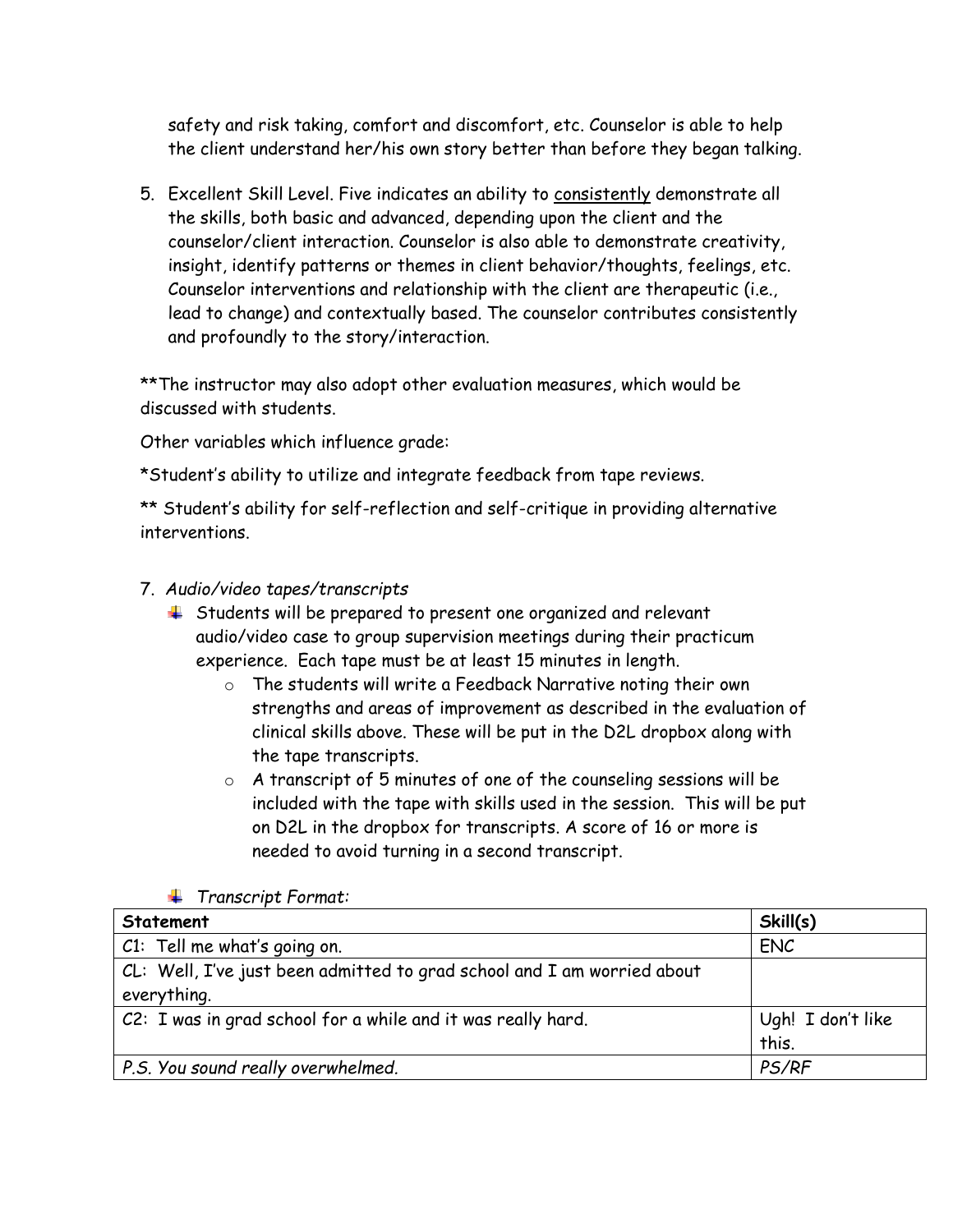| CL: I'm working full-time, I'm dealing with a cranky spouse and 3 kids who are |            |
|--------------------------------------------------------------------------------|------------|
| driving me crazy, and I think I'm in over my head.                             |            |
| C3: Tell me what that's like for you, being "in over your head"                | <b>FOC</b> |

| <b>Skill Name</b> | Abbreviation   | <b>Skill Name</b> | Abbreviation             |
|-------------------|----------------|-------------------|--------------------------|
| Encourager        | <b>ENC</b>     | Immediacy         | <b>IMM</b>               |
| Reflection of     | <b>RF</b>      | Eliciting meaning | EM                       |
| feeling           |                |                   |                          |
| Reflection of     | RC             | Reflection of     | <b>RM</b>                |
| content           |                | meaning           |                          |
| Focusing          | <b>FOC</b>     | Caring            | $\mathcal{C}\mathcal{C}$ |
|                   |                | confrontation     |                          |
| Closed question   | CQ             | Self-disclosure   | <b>SD</b>                |
| Open question     | <b>OQ</b>      | <b>Directive</b>  | <b>DIR</b>               |
| Affirmation       | <b>AFF</b>     | Advice giving     | AG                       |
| Open summary      | O <sub>S</sub> | Influencing skill | IS                       |
| Closing summary   | $\mathcal{C}$  | Paraphrasing      | PA                       |
| Client            | CO             | Preferred         | <b>PS</b>                |
| observations      |                | <b>Statement</b>  |                          |

*Skills and abbreviations for transcripts:*

#### 8. *Individual Clinical Supervision*

 $\ddotplus$  The student will gradually assume the duties consistent with expectations of his/her practicum site as well as demonstrate the professionalism consistent with the profession and the ACA Code of Ethics. **A meeting with the site supervisor, student and instructor needs to be set up by December 2. A completed on-site supervisor evaluation form needs to be submitted to the instructor by December 9.** 

#### 9. *Maintaining Personal Practicum File:*

- $\overline{\text{4}}$  A copy of the ACA Ethical Codes
- Professional Counseling Log of hours (weekly and final report)
- 10. *Submit a Reflective Summary Paper:*
	- $\ddotplus$  The practicum student will submit a final summary paper (minimum of 5 pages) of his/her practicum experience discussing goals met in practicum, identifying the tasks completed at the practicum site, supervision experiences, critical incidents, other final thoughts related to the practicum experience, what the student learned about him/herself and evaluation of self-care. [Burnout](http://www.hpso.com/resources/article/42.jsp) **This is due on D2L by December 9.**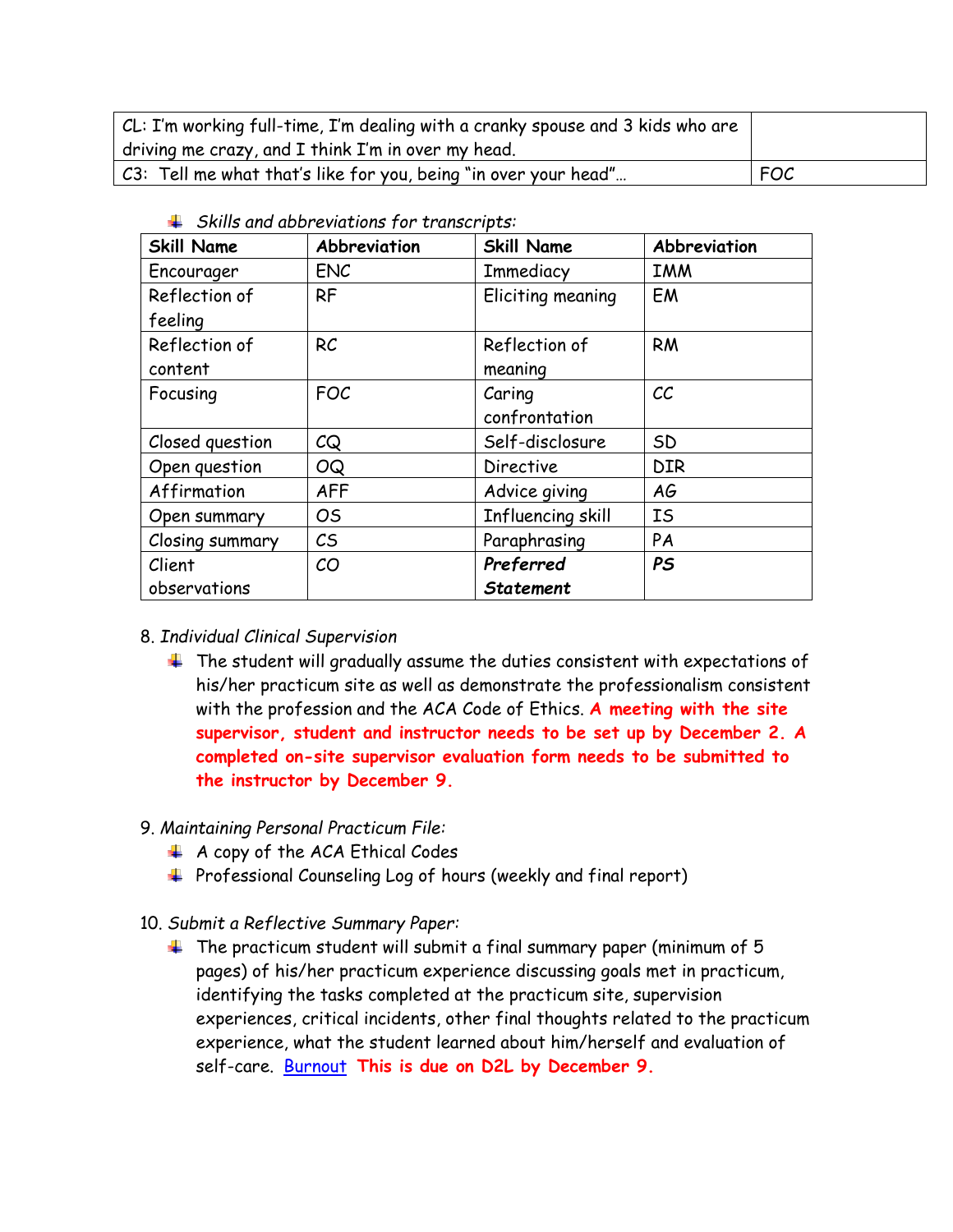# **Grading:**

Letter grade only. A final course grade will be determined by the student's overall performance throughout the practicum experience.

If for any reason a student does not meet the criteria set forth in this syllabus/practicum course, he/she may receive a "C" or not ready grade for internship. In this case and depending on the recommendation of the course instructor, the student may need to extend his/her practicum, drop to a professional development degree, or withdraw from the CE program. The current retention policy is outlined in the student handbook.

Students will be evaluated with regard to the quality and professionalism expected of counseling professionals. Prompt attendance, reflective preparation, peer collaboration, cooperation with Practicum supervisors and course instructor as well synthetic thinking are aspects of professional leadership and expected of students throughout the course.

| #     | Assignment                                         | <b>Related Scoring</b><br><b>Rubric</b> | Points<br>Possible |
|-------|----------------------------------------------------|-----------------------------------------|--------------------|
| 1.    | Attendance and Participation                       | 1                                       | 30                 |
| 2.    | Show Proof of Liability Insurance                  |                                         |                    |
| 3.    | Identify Site; Professional Conduct; Site<br>Visit |                                         |                    |
| 4.    | <b>Practicum Learning Goals</b>                    | $\overline{c}$                          | 35                 |
| 5.    | Participate in 150 Hours of Practicum              |                                         |                    |
| 6.    | Tape Transcript                                    | 3                                       | 20                 |
| 7.    | <b>Case Presentation</b>                           | 4                                       | 90                 |
| 8.    | <b>Maintain Practicum File</b>                     |                                         |                    |
| 9.    | Reflective Summary Paper                           | 5                                       | 55                 |
| Total |                                                    |                                         | 230                |

# COURSE REQUIREMENTS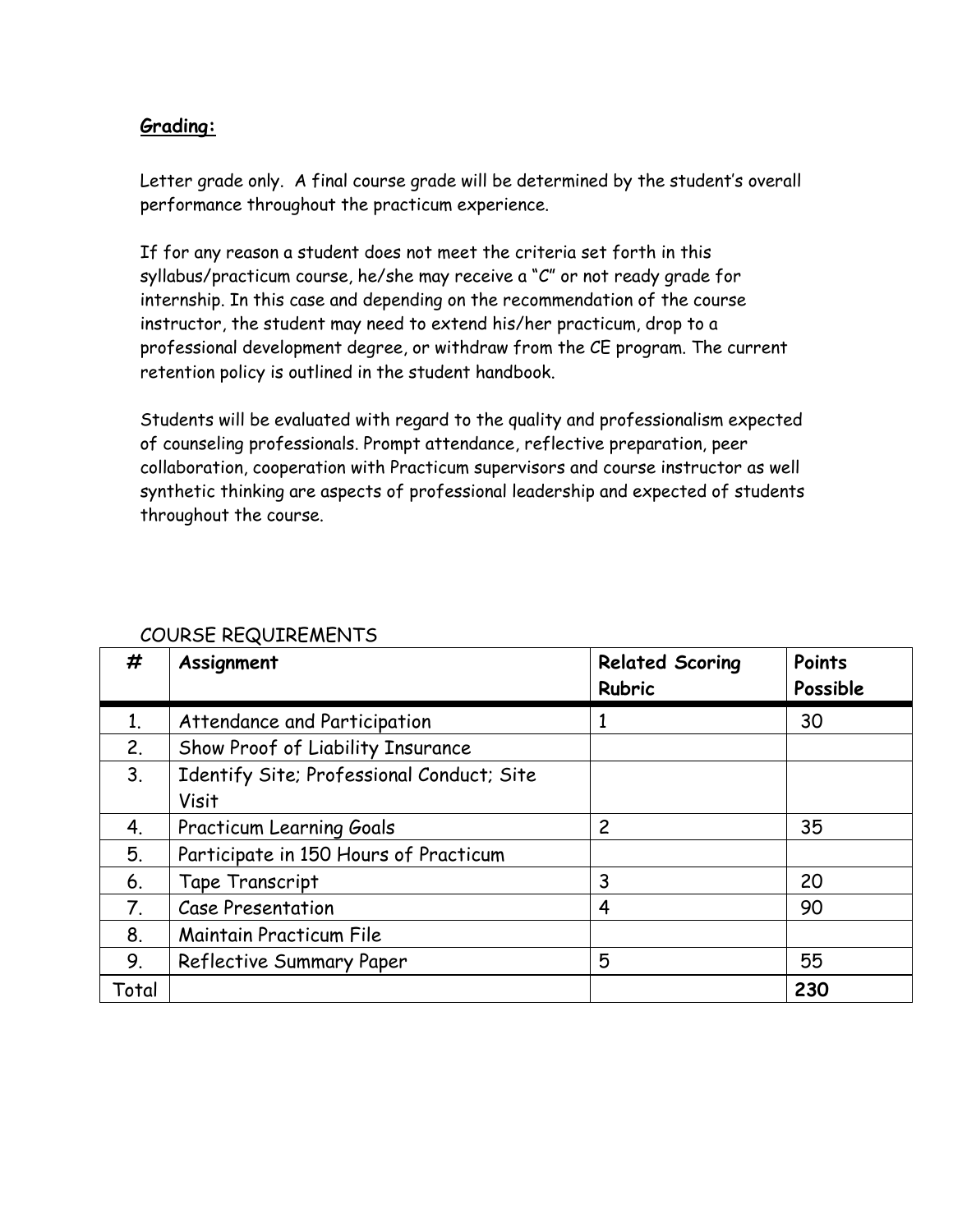# **Scoring Rubrics**

| Criteria                                        | $\overline{\nabla}$<br>Level 4<br>10 points                                                 | ᇦ<br>Level 3<br>9 points                                                                                         | ᇦ<br>Level 2<br>8 points                                                         | ▽<br>Level 1<br>O points                                             |
|-------------------------------------------------|---------------------------------------------------------------------------------------------|------------------------------------------------------------------------------------------------------------------|----------------------------------------------------------------------------------|----------------------------------------------------------------------|
| $\blacktriangledown$ Topic<br><b>Discussion</b> | Regularly asks<br>questions and/or<br>makes observations<br>that indicate<br>understanding. | Occasionally asks<br>questions and/or<br>makes observations observations that<br>that indicate<br>understanding. | Rarely asks questions Does not ask<br>and/or makes<br>indicate<br>understanding. | questions or make<br>observations that<br>indicate<br>understanding. |
|                                                 | Regularly gives<br>Tape Feedback feedback on both<br>strengths and<br>weaknesses.           | Regularly gives<br>feedback on either<br>strengths or<br>weaknesses.                                             | Occasionally gives<br>feedback on either<br>strengths or<br>weaknesses.          | Does not give<br>feedback on tapes.                                  |
| <b>▼Attendance</b>                              | Does not miss any<br>classes. Is always on<br>time.                                         | Misses one class<br>with permission; is<br>usually on time.                                                      | Misses class more<br>than once with<br>permission; comes<br>late occasionally.   | Misses class without<br>permission; comes<br>late frequently.        |
| <b>Overall Score</b>                            | Level 4<br>30 or more                                                                       | Level 3<br>27 or more                                                                                            | Level 2<br>24 or more                                                            | Level 1<br>0 or more                                                 |

# 2. Practicum Learning Goals

| <b>Learning Goals</b>                           | ᇦ<br>Level 4<br>5 points                    | $\overline{\smile}$<br>Level 3<br>4 points   | $\overline{\smile}$<br>Level 2<br>3 points                                                            | $\overline{\smile}$<br>Level 1<br>O points                                                               |
|-------------------------------------------------|---------------------------------------------|----------------------------------------------|-------------------------------------------------------------------------------------------------------|----------------------------------------------------------------------------------------------------------|
| *Number of goals At least 5 goals               | are present.                                | At least 4 goals are<br>present.             | At least 3 goals are<br>present.                                                                      | Fewer than 3 goals<br>are present.                                                                       |
| <del></del> <del>■</del> Self-care<br>inclusion | Self-care is<br>included as a goal. a goal. | Self-care is included as A self-care goal is | present.                                                                                              | A self-care goal is<br>not present.                                                                      |
| *Measurability                                  | All goals are<br>completely<br>measureable. | Most goals are<br>completely<br>measureable. | Fewer than half of the<br>goals are completely<br>measureable or most<br>are somewhat<br>measureable. | None of the goals are<br>completely<br>measureable or fewer<br>than half are<br>somewhat<br>measureable. |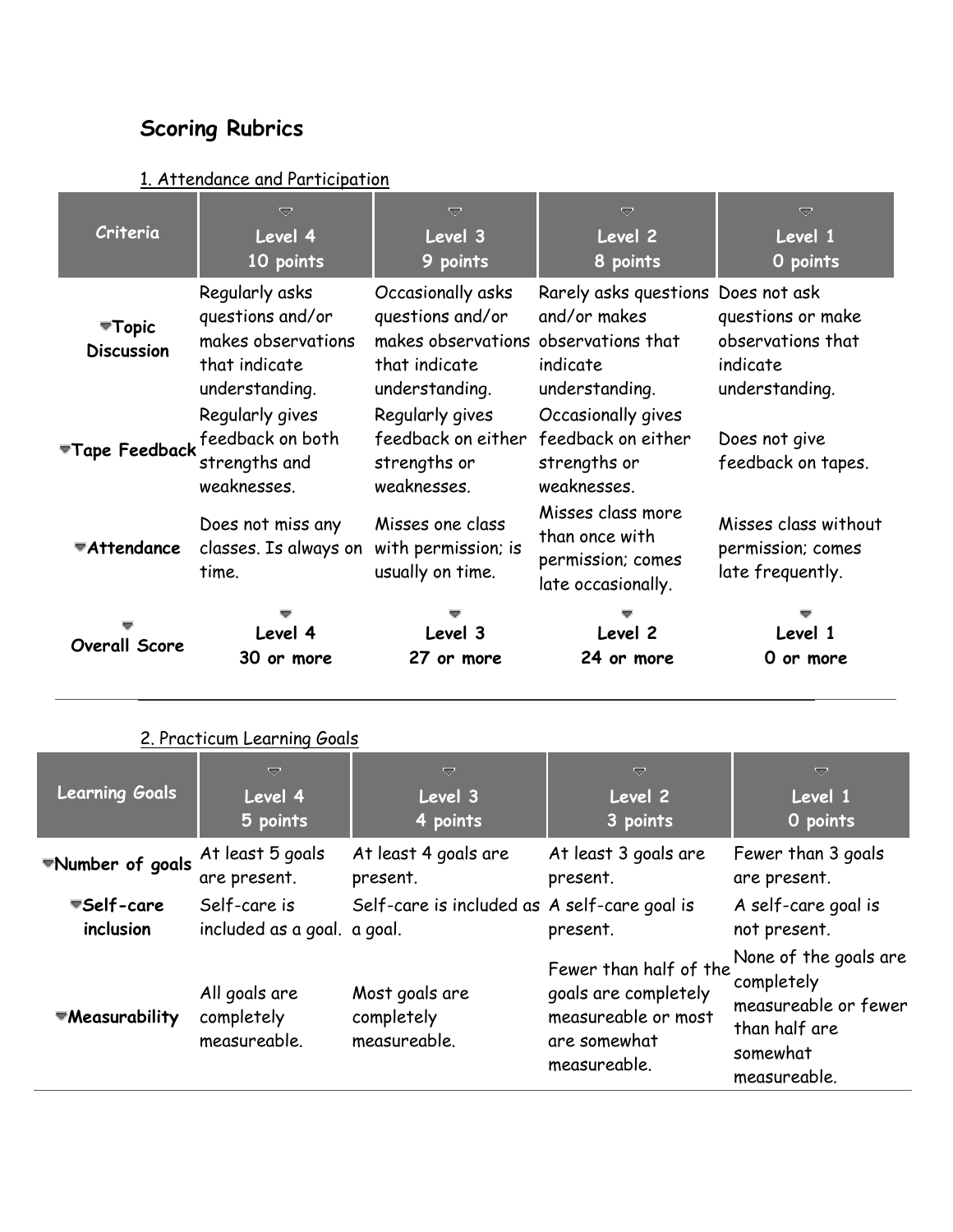| ᇦ<br><b>Writing Skills</b>           | $\overline{\nabla}$<br>Level 4<br>5 points                        | $\overline{\nabla}$<br>Level 3<br>4 points                          | ▽<br>Level <sub>2</sub><br>3 points                               | $\overline{\nabla}$<br>Level 1<br>O points                             |
|--------------------------------------|-------------------------------------------------------------------|---------------------------------------------------------------------|-------------------------------------------------------------------|------------------------------------------------------------------------|
| ▼Spelling and<br>Grammar             | No spelling or<br>grammatical<br>errors.                          | Fewer than 5 spelling<br>and grammar errors.                        | Fewer than 10 spelling 10 or more spelling<br>and grammar errors. | and grammar errors.                                                    |
| <b>≂Sentence</b><br><b>Structure</b> | Complete<br>sentences<br>throughout.                              | Most sentences are<br>complete.                                     | Few complete<br>sentences.                                        | No complete<br>sentences.                                              |
| ▼Readability                         | Concepts are<br>excellently<br>articulated and<br>easy to follow. | Concepts are well<br>articulated and<br>somewhat easy to<br>follow. | Concepts are vaguely<br>articulated and<br>difficult to follow.   | Concepts are not<br>clear and are<br>extremely difficult<br>to follow. |
| <b>Timeliness</b>                    | ᇦ<br>Level 4<br>5 points                                          | $\overline{\nabla}$<br>Level 3<br>4 points                          | $\overline{\nabla}$<br>Level 2<br>3 points                        | $\overline{\nabla}$<br>Level 1<br>O points                             |
| $\overline{\mathbf{v}}$ Timeliness   | Turned in on time.                                                | Turned in 2 or fewer<br>days late.                                  | Turned in 4 or fewer<br>days late.                                | Turned in more than<br>4 days late.                                    |
| <b>Overall Score</b>                 | Level 4<br>35 or more                                             | Level 3<br>28 or more                                               | Level 2<br>21 or more                                             | Level 1<br>0 or more                                                   |

# 3. Tape Transcript

| Criteria                                             | $\overline{\smile}$                                                                                                                       | ▽                                                                             | ▽                                                                                                                                                            | ▽                                                                                       | ▽                                                                                                                        |
|------------------------------------------------------|-------------------------------------------------------------------------------------------------------------------------------------------|-------------------------------------------------------------------------------|--------------------------------------------------------------------------------------------------------------------------------------------------------------|-----------------------------------------------------------------------------------------|--------------------------------------------------------------------------------------------------------------------------|
|                                                      | Level 5                                                                                                                                   | Level 4                                                                       | Level 3                                                                                                                                                      | Level 2                                                                                 | Level 1                                                                                                                  |
|                                                      | 10 points                                                                                                                                 | 9 points                                                                      | 8 points                                                                                                                                                     | 7 points                                                                                | O points                                                                                                                 |
| <del></del> <del></del> <del>s</del> Skill<br>Labels | Completely<br>accurate with<br>less than three than three weak<br>weak statements statements<br>replaced with<br>preferred<br>statements. | Completely<br>accurate with more<br>replaced with<br>preferred<br>statements. | Less than three Less than five<br>labeling errors labeling errors<br>with less than<br>three weak<br>statements<br>replaced with<br>preferred<br>statements. | with more than<br>three weak<br>statements<br>replaced with<br>preferred<br>statements. | More than five<br>labeling errors and<br>more than three<br>weak statements<br>replaced with<br>preferred<br>statements. |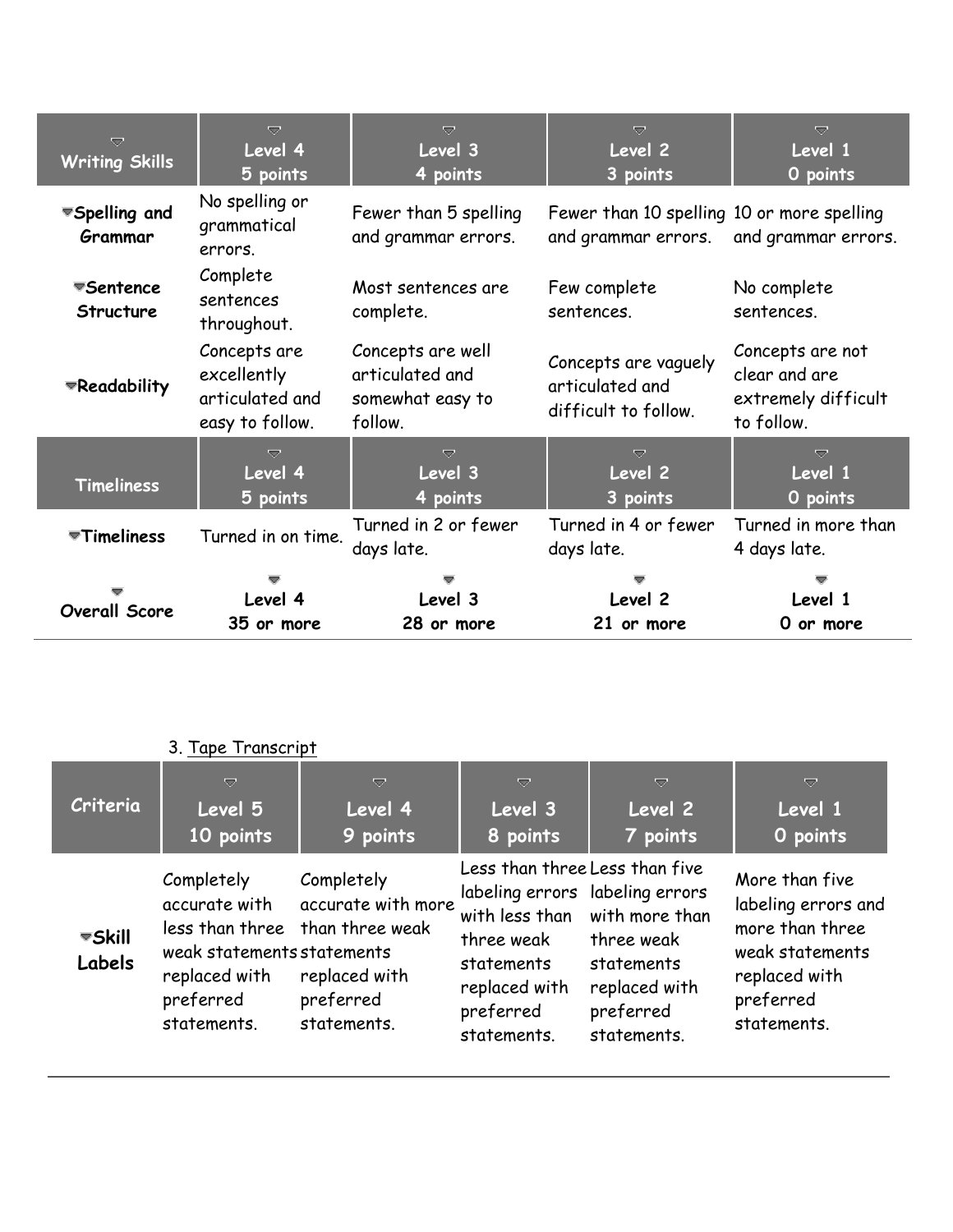|         | Excellent<br>microskill level<br><b>Wicroskills</b> demonstrated<br>throughout<br>transcript. | Good microskill<br>level demonstrated<br>throughout<br>transcript. | Average<br>microskill level level<br>demonstrated<br>throughout<br>transcript. | Poor microskill<br>demonstrated<br>throughout<br>transcript. | Unacceptable<br>microskill level<br>demonstrated<br>throughout<br>transcript. |
|---------|-----------------------------------------------------------------------------------------------|--------------------------------------------------------------------|--------------------------------------------------------------------------------|--------------------------------------------------------------|-------------------------------------------------------------------------------|
| ▽       |                                                                                               |                                                                    |                                                                                |                                                              |                                                                               |
| Overall | Level 5                                                                                       | Level 4                                                            | Level 3                                                                        | Level 2                                                      | Level 1                                                                       |
| Score   | 20 or more                                                                                    | 18 or more                                                         | 16 or more                                                                     | 14 or more                                                   | O or more                                                                     |

# 4. Case Presentation

| Criteria              | $\checkmark$                                                                                                                                                                        | $\checkmark$                                                                                                                                                                           | $\checkmark$                                                                                                                                                                                                      | $\checkmark$                                                                                                                                                |
|-----------------------|-------------------------------------------------------------------------------------------------------------------------------------------------------------------------------------|----------------------------------------------------------------------------------------------------------------------------------------------------------------------------------------|-------------------------------------------------------------------------------------------------------------------------------------------------------------------------------------------------------------------|-------------------------------------------------------------------------------------------------------------------------------------------------------------|
|                       | Exceptional                                                                                                                                                                         | Above Average                                                                                                                                                                          | Competent                                                                                                                                                                                                         | Inadequate                                                                                                                                                  |
|                       | 15 points                                                                                                                                                                           | 13 points                                                                                                                                                                              | 10 points                                                                                                                                                                                                         | O points                                                                                                                                                    |
| <b>Thterventions</b>  | Excellent use of<br>counseling skills is<br>evident throughout<br>tape.                                                                                                             | Very good use of<br>counseling skills is<br>evident throughout<br>tape.                                                                                                                | Good use of counseling<br>skills is evident<br>throughout tape.                                                                                                                                                   | Good use of<br>counseling skills is<br>not evident<br>throughout tape.                                                                                      |
| *Personal<br>Critique | Three interventions<br>including what can be<br>changed; strengths and<br>areas of improvement<br>are clearly articulated.<br>Complete copy of case<br>presentation is<br>included. | Three interventions<br>including what can<br>be changed;<br>strengths and areas<br>of improvement are<br>vaguely articulated.<br>Complete copy of<br>case presentation is<br>included. | Fewer than three<br>interventions that can<br>be changed; strengths<br>and/or areas of<br>improvement are<br>vaguely<br>articulated. Incomplete not present. Copy<br>copy of case<br>presentation<br>is included. | Fewer than three<br>interventions that<br>can be changed;<br>strengths and/or<br>areas of<br>improvement are<br>of case<br>presentation is not<br>included. |
| Peers' Critique       | $\triangledown$                                                                                                                                                                     | $\checkmark$                                                                                                                                                                           | $\triangledown$                                                                                                                                                                                                   | $\checkmark$                                                                                                                                                |
|                       | Exceptional                                                                                                                                                                         | Above Average                                                                                                                                                                          | Competent                                                                                                                                                                                                         | <b>Inadequate</b>                                                                                                                                           |
|                       | 10 points                                                                                                                                                                           | 9 points                                                                                                                                                                               | 8 points                                                                                                                                                                                                          | 0 points                                                                                                                                                    |
| *Peers' Critique      | Peers' feedback is<br>overall extremely<br>positive with good skill<br>development evident.                                                                                         | Peers' feedback is<br>generally positive<br>with good skill<br>development<br>evident                                                                                                  | Peers' feedback is<br>positive with some skill<br>development evident.                                                                                                                                            | Peers' feedback is<br>positive with little<br>skill development<br>evident.                                                                                 |
| <b>Overall Score</b>  | Exceptional                                                                                                                                                                         | Above Average                                                                                                                                                                          | Competent                                                                                                                                                                                                         | Inadequate                                                                                                                                                  |
|                       | 37 or more                                                                                                                                                                          | 34 or more                                                                                                                                                                             | 32 or more                                                                                                                                                                                                        | 0 or more                                                                                                                                                   |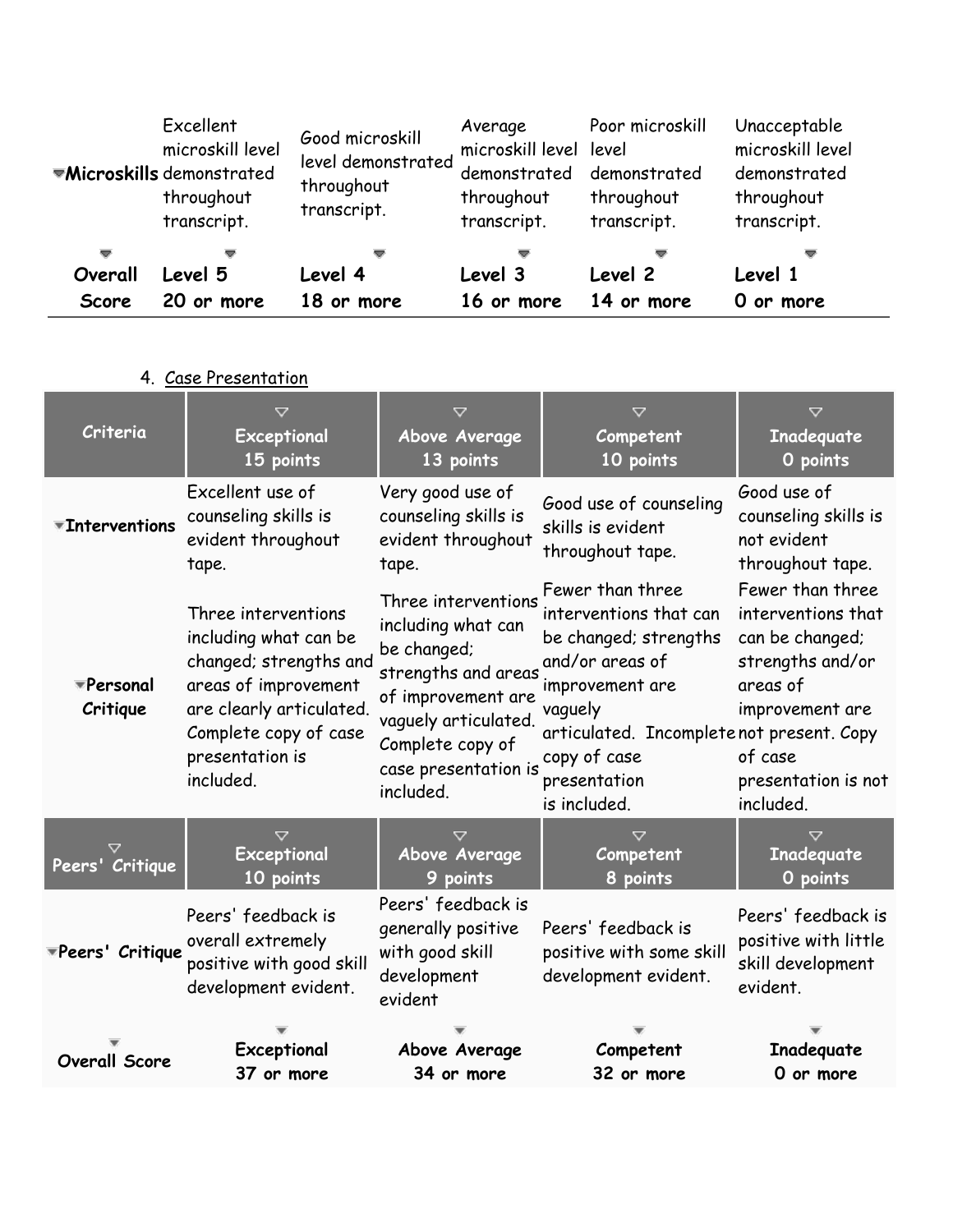# 5. Reflective Summary Paper

| Summary of<br><b>Experiences</b>                    | ᇦ<br>Level 4<br>5 points                                                                                  | Ō<br>Level <sub>3</sub><br>4 points                                                   | ᇦ<br>Level <sub>2</sub><br>3 points                                                                | ᇦ<br>Level 1<br>O points                                                                |
|-----------------------------------------------------|-----------------------------------------------------------------------------------------------------------|---------------------------------------------------------------------------------------|----------------------------------------------------------------------------------------------------|-----------------------------------------------------------------------------------------|
| <b>▼Practicum Goals</b>                             | Positives and negatives<br>discussed; changes<br>clearly stated for<br>future.                            | Positives or<br>negatives<br>discussed; changes<br>for future vaguely<br>stated.      | Positives or negatives No positives or<br>cursorily discussed.<br>No changes stated<br>for future. | negatives discussed,<br>no changes stated<br>for future.                                |
| Tasks Completed challenges clearly                  | Successes and<br>stated.                                                                                  | Successes or<br>challenges clearly<br>stated.                                         | Successes or<br>challenges vaguely<br>stated.                                                      | No successes or<br>challenges stated.                                                   |
| Supervision<br>Experiences                          | Evaluation of<br>experiences clearly<br>stated with personal<br>learning included.                        | Evaluation of<br>experiences well<br>stated without<br>personal learning<br>included. | Evaluation of<br>experiences vaguely<br>stated or personal<br>learning excluded.                   | Evaluation of<br>experiences vaguely<br>stated and no<br>personal learning<br>included. |
| Critical Incidents                                  | Discussed in depth with<br>learning included.                                                             | Discussed in<br>depth; learning<br>vaguely included.                                  | Cursorily discussed,<br>no learning included.                                                      | No discussion of<br>experiences, no<br>learning included.                               |
| <b>▼Final Thoughts</b>                              | Excellent synthesis of<br>Practicum experience.                                                           | Good synthesis of<br>Practicum<br>experience                                          | Fair synthesis of<br>Practicum experience.                                                         | No synthesis of<br>Practicum<br>experience.                                             |
| Self-Learning                                       | Clear evidence of<br>reflection.                                                                          | Some evidence of<br>reflection of total<br>experience.                                | Little evidence of<br>reflection.                                                                  | No evidence of<br>reflection                                                            |
| <del></del> <del></del> ■Evaluation of<br>Self-Care | Strengths and<br>weaknesses of goals<br>excellently stated; plan stated; good plan<br>for sustainability. | Strengths and<br>weaknesses well<br>for sustainability                                | Strengths,<br>weaknesses of goals<br>vaguely stated, vague<br>plan for<br>sustainability.          | No strengths or<br>weaknesses of goals<br>stated, no plan for<br>sustainability.        |
| $\overline{\nabla}$<br><b>Writing Skills</b>        | v<br>Level 4<br>5 points                                                                                  | v<br>Level 3<br>4 points                                                              | ᇦ<br>Level 2<br>3 points                                                                           | Ó<br>Level 1<br>O points                                                                |
| ▼Writing Style                                      | Thoughts excellently<br>well-articulated                                                                  | Thoughts well-<br>articulated.                                                        | Thoughts somewhat<br>well-articulated.                                                             | Thoughts poorly<br>articulated.                                                         |
| ▼Grammar and<br><b>Spelling</b>                     | No grammatical and/or grammatical<br>spelling errors.                                                     | Less than 5<br>and/or spelling<br>errors.                                             | Less than 10<br>grammatical and/or<br>spelling errors.                                             | More than 10<br>grammatical and/or<br>spelling errors.                                  |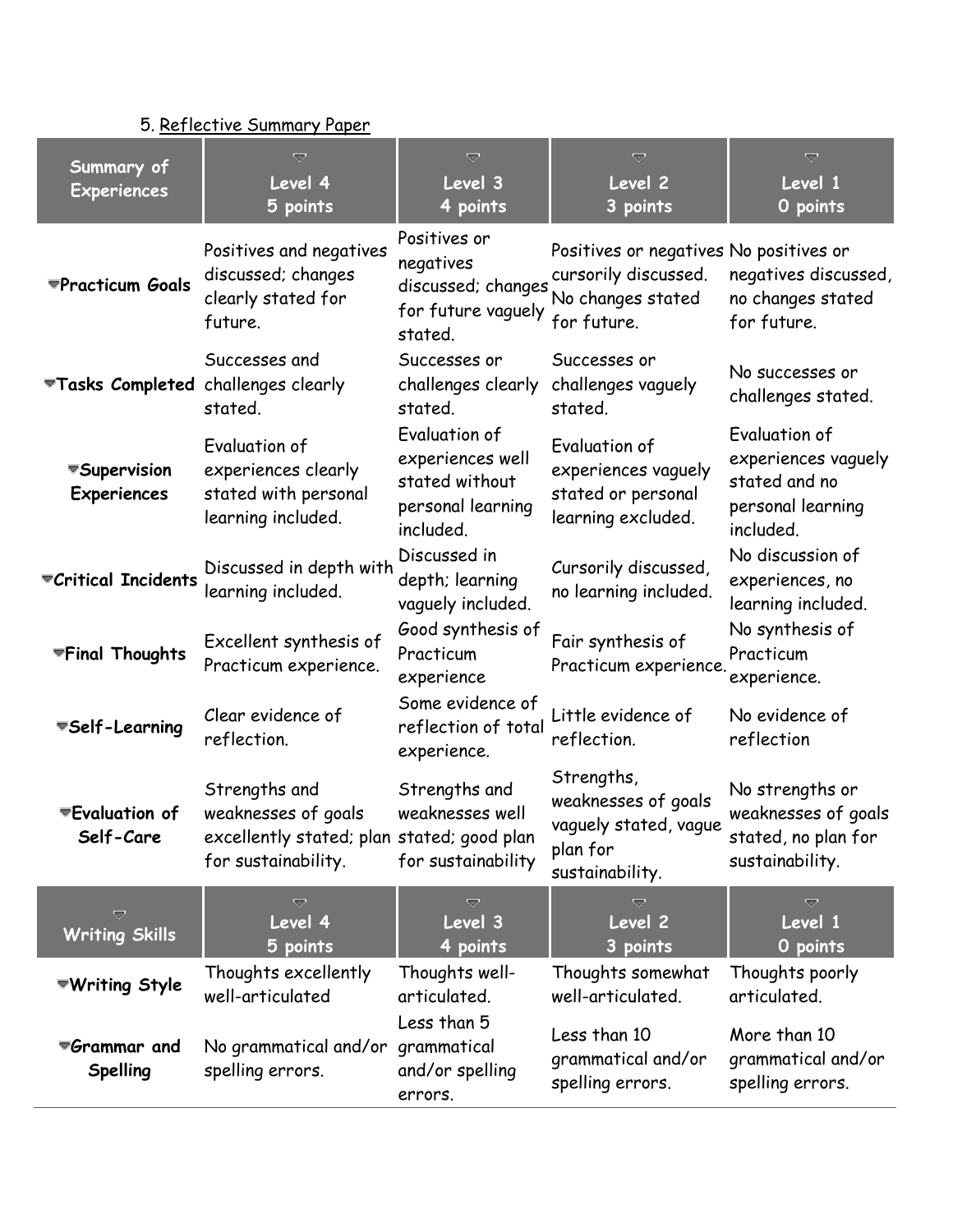**Length of Paper** Within page limitations.

| ▽<br><b>Timeliness</b>             | ▽<br>Level 4<br>5 points   | ▽<br>Level 3<br>4 points    | ▽<br>Level 2<br>3 points     | ▽<br>Level 1<br>O points     |
|------------------------------------|----------------------------|-----------------------------|------------------------------|------------------------------|
| $\overline{\mathbf{v}}$ Timeliness | Turned in on time.         | Less than two<br>days late. | Less than four days<br>late. | More than four days<br>late. |
| Overall Score                      | ▼<br>Level 4<br>55 or more | Level 3<br>44 or more       | Level 2<br>33 or more        | Level 1<br>0 or more         |

Grade Scale

A=230-214 (93-100%) B= 213-198 (86-92%) C= 197-182 (79-85%) D= below 182

#### **Due Dates:**

Proof of Liability Insurance to instructor by August 26 Practicum Student Information Form to instructor by August 26 Practicum –Internship Agreement signed by site supervisor to instructor by August 26 or as soon as possible after class begins. Onsite visit with student, supervisor and instructor set up by September 9 or as soon as possible after class begins. **This may be done by phone, if necessary.** Site Supervisor visit completed by September 9. Practicum Learning Goals on D2L by September 9. Final report signed by site supervisor to instructor by December 9. Final evaluation & site visit with student, supervisor and instructor by December 9. File Data Verification Form to instructor by December 9. Reflective Summary Paper is due on D2L by December 9. Site Evaluation is due on D2L by December 9. Course Evaluation is due by Qualtrics survey by December 9.

#### **University Expectations and Resources:**

Academic Integrity: The collegiate policy on plagiarism and cheating is outlined in the Student Handbook. It is your responsibility to be aware of this policy. You can also find it online at: [http://www.winona.edu/sld/academicintegrity.asp.](http://www.winona.edu/sld/academicintegrity.asp)

Accommodations: According to Section 504 of the Rehabilitation Act of 1973, students with disabilities have the right to receive necessary reasonable accommodations and support services to allow equal access at Winona State University. If you have a disability that requires accommodations, you are eligible for support through access services, found at [http://www.winona.edu/accessservices/gettingstarted.asp.](http://www.winona.edu/accessservices/gettingstarted.asp)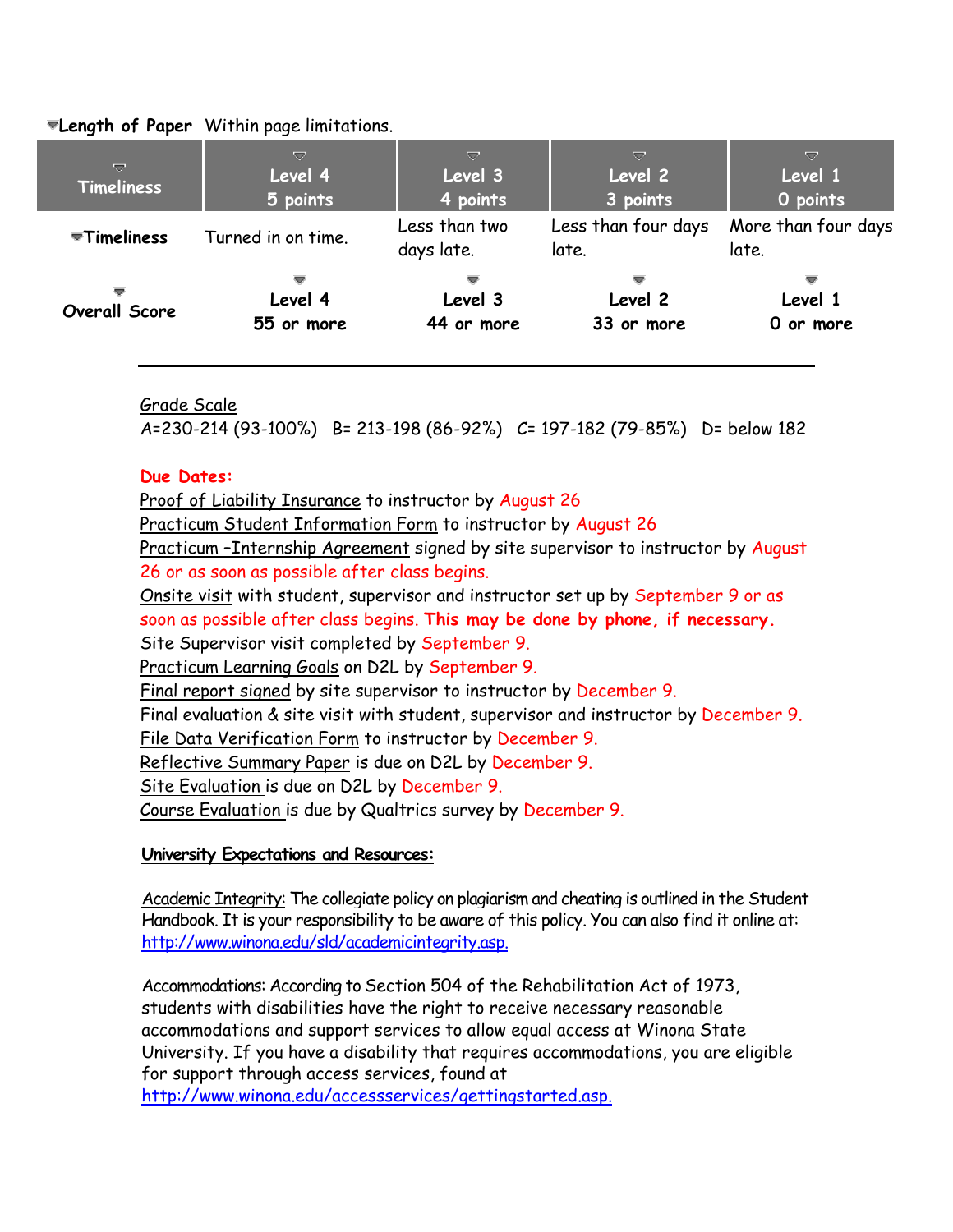Commitment To Inclusive Excellence: WSU recognizes that our individual differences can deepen our understanding of one another and the world around us, rather than divide us. In this class, people of all ethnicities, genders and gender identities, religions, ages, sexual orientations, disabilities, socioeconomic backgrounds, regions, and nationalities are strongly encouraged to share their rich array of perspectives and experiences. If you feel your differences may in some way isolate you from WSU's community or if you have a need of any specific accommodations, please speak with the instructor early in the semester about your concerns and what we can do together to help you become an active and engaged member of our class and community. Campus resources for students: [http://www.winona.edu/diversity/estatement.asp.](http://www.winona.edu/diversity/estatement.asp)

#### **Graduate Student Resources:**

General Information: Academic calendar, forms and other procedures for graduate students can be found at<http://www.winona.edu/gradstudies/currentstudents.asp>

WSU-Rochester Student & Campus Services, UCR Room SS128, 285-7100, [\(www.winona.edu/rochester/\)](http://www.winona.edu/rochester/) :

- RCTC Counseling Center, UCR Room SS133; 285-7260 [\(www.rctc.edu/counseling\\_career\\_center/](http://www.rctc.edu/counseling_career_center/) )
- UCR Learning Center, UCR Room AT306; 285-7182

Counseling Services : Graduate school can be very stressful. Counselors are available in Winona and through partnership with RCTC on the UCR campus to help you with a wide range of difficulties. WSU counselors in Winona are located in the Integrated Wellness Complex 222 and they can be reached at 457-5330. The RCTC Counseling Center is located in SS 133 and can be reached at 285-7260.

Other Support Services: WSU-Rochester Student & Campus Services Office and the WSU Inclusion and Diversity Office are dedicated to helping students of all races, ethnicities, economic backgrounds, nationalities, and sexual orientations. They offer tutoring and a wide range of other resources. The WSU-R Student & Campus Services Office is located in Room SS128 on the UCR campus and can be reached at 285-7100. The WSU Inclusion and Diversity Office is in Kryzsko Commons Room 122, and they can be reached at 457-5595. Information about the *KEAP Center*, dedicated to supporting diversity on campus, can be found here: http://www.winona.edu/diversity/22.asp.

 *UCR Learning Center - Rochester* - For help with writing and the development of papers on the WSU-Rochester campus, contact personnel in AT306 or call 285-7182.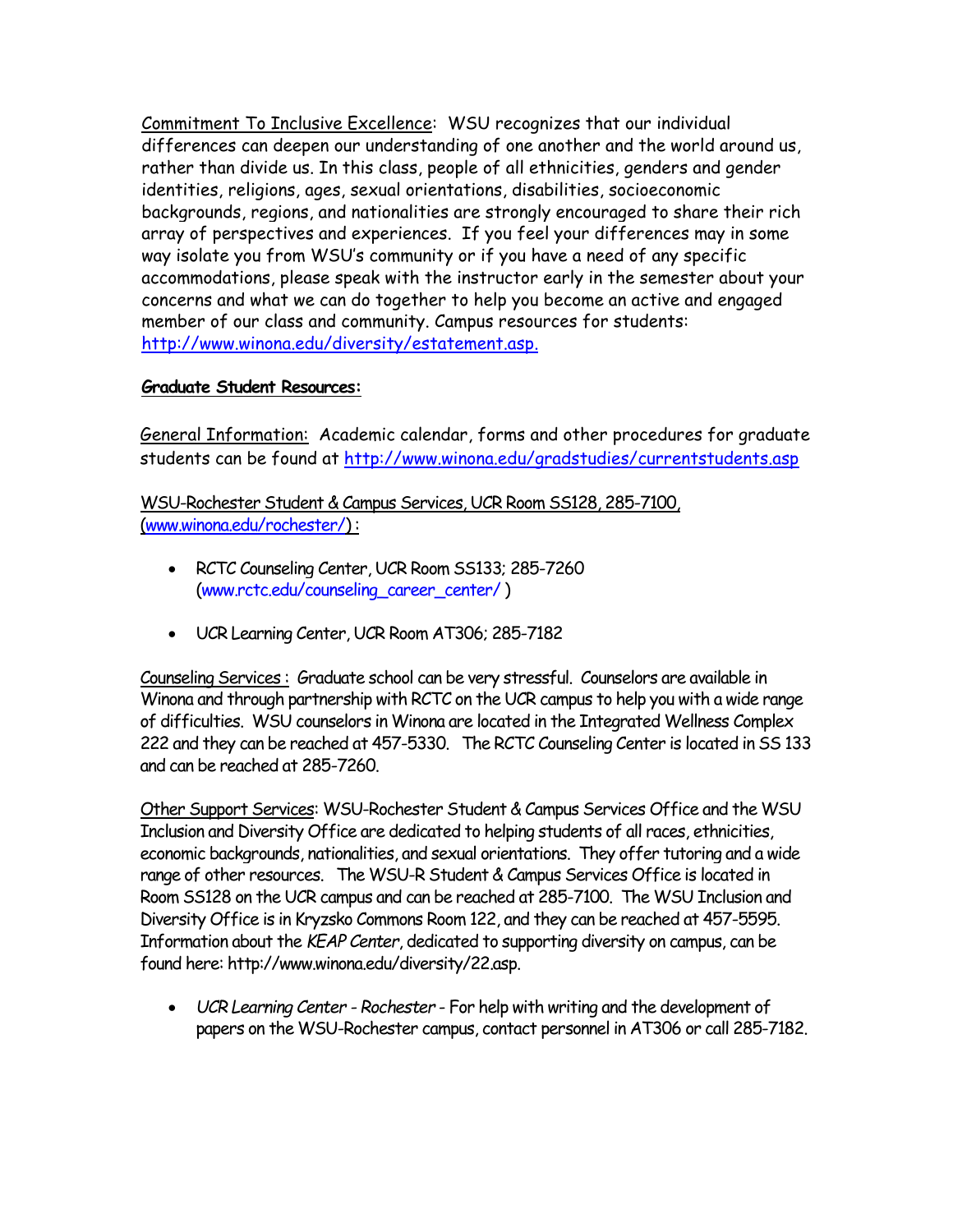*Writing Center - Winona:* The Writing Center offers free, individualized instruction in all forms and disciplines during any stage of writing, reading, or research. Call 507.457.5505 for an appointment. Walk-ins also welcome.

Student Grievances: Students are encouraged to speak directly with instructors when concerns arise. When issues cannot be resolved between the student and the instructor, students have the right to due process. Such complaint procedures are available online at: <http://www.winona.edu/sld/studentgrievance.asp>

#### **Tentative Course Outline**

#### **Session**

1 (8/26) Introduction, Syllabus

 Proof of Liability Insurance due to instructor Practicum-Internship Agreement due to instructor Practicum Student Information form due to instructor

- (9/2) Site supervisor/Practicum student/Instructor visit arranged or as soon as possible after class begins.
- 2 (9/9) Suicide Discussion Practicum Learning Goals due Site Supervisor Visit Completed
- 3 (9/23) Co-occurring Disorders Discussion
- 4 (10/7) Crisis Management Discussion
- 5 (10/21) Stages of Change Discussion
- 6 (11/4) Multicultural Competencies Discussion Three case presentations
- 7 (11/18) Spirituality Discussion Three case presentations
- 8 (12/2) Wrap up Three case presentations